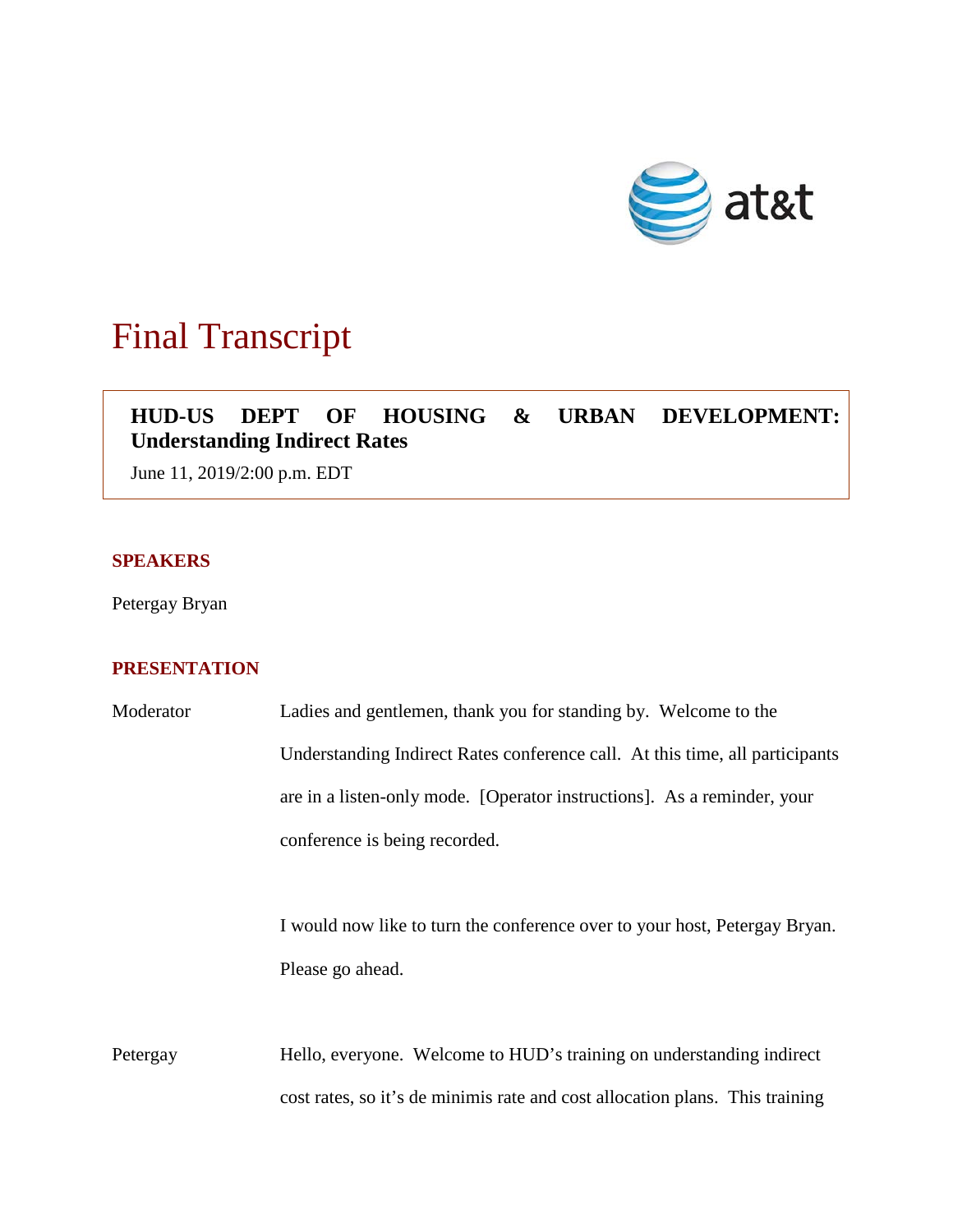is specifically for participants in the Office of Housing Counseling program, so if you do receive another grant from HUD, then you may have questions that aren't applicable and we probably will not be able to assist you if you aren't a participant of the program.

As the operator said, there will be audio recorded today. The playback number along with the PowerPoint and the transcript will be available to you on the HUD Exchange at the link that you can see here on your screen. The training digest on the HUD Exchange will also be updated once the webinar is posted. Had you registered for today's training, you should have received an email with a copy of a PDF file. That includes the slides that we will be reviewing today, but if not, you can just expand your control panel. There will be a section that says handouts. Double click on the document there and you'll be able to download and save it and take notes as we go along today.

I will not be pausing for questions due to the volume of material that we need to cover today and the number of participants I have registered. However, if you do have questions, we have personnel who will be responding to your questions in real time. Just expand your control panel—see the question box? Click that, type your questions there and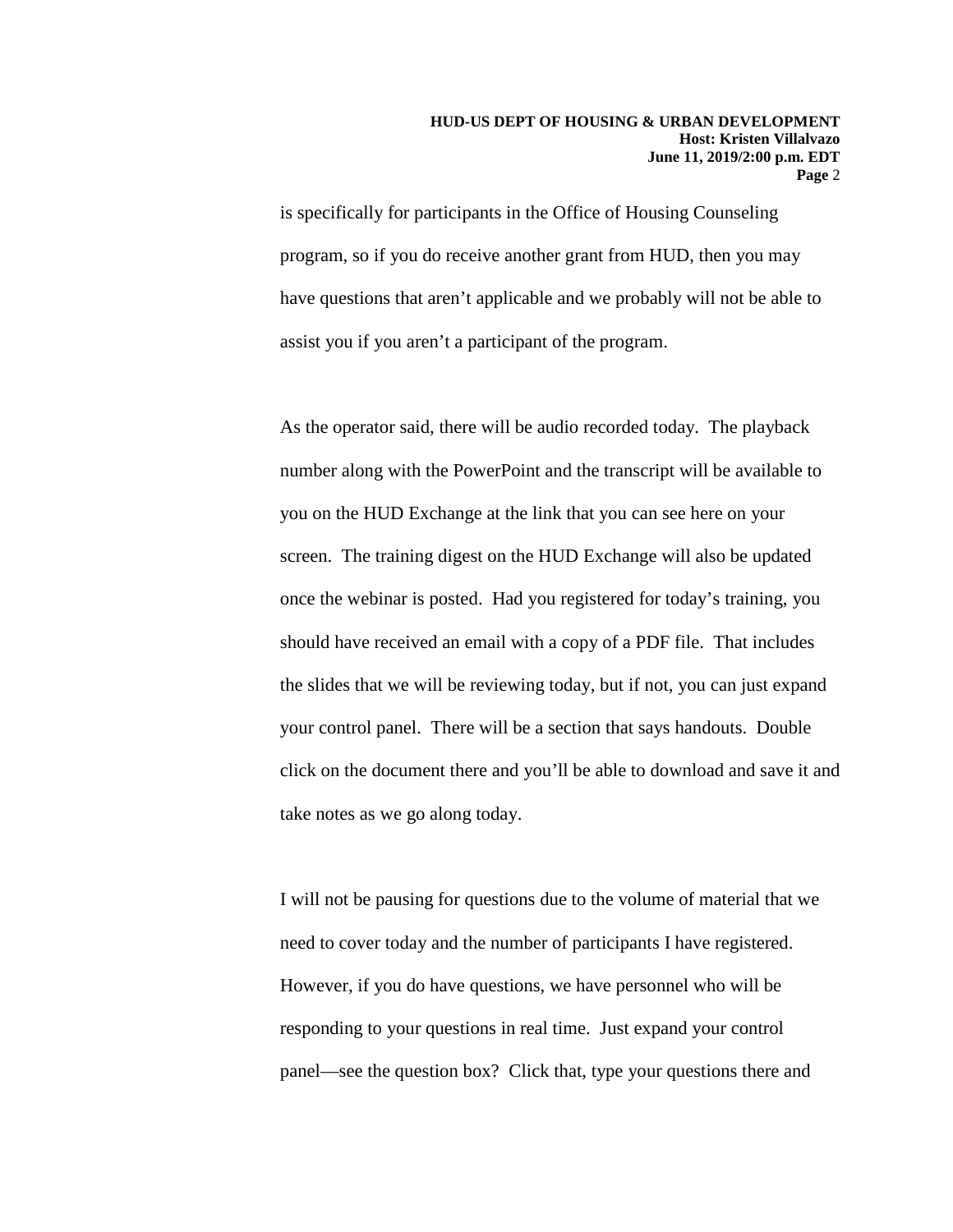we'll have staff available to respond to your questions immediately. If you have any additional questions after today's training, you could send an email to housing.counseling@hud.gov with the topic of today's training in the subject line and the recipients will then be able to send those questions to the correct personnel and have them respond to your question.

If, for some reason, the lines become unmuted, we do ask that if you're not making a comment or posing a question, to please mute your line so as to not disrupt today's training. Also, if you logged in on your own computer, you are going to receive a thank you email within the next 48 hours and that's going to serve as your certificate of training. Note that there won't be any attachments included there. It will just be a thank you email, so we do ask that you print that and save that to your records to prove that you have attended today's training. If you wish to receive credit, you can go to the HUD Exchange in the webinar archives and you can search by the topic of today's training or search by date. Once you see the webinar, then you can select that and click on "get credit" and it will give you further instructions on receiving credits for having participated today.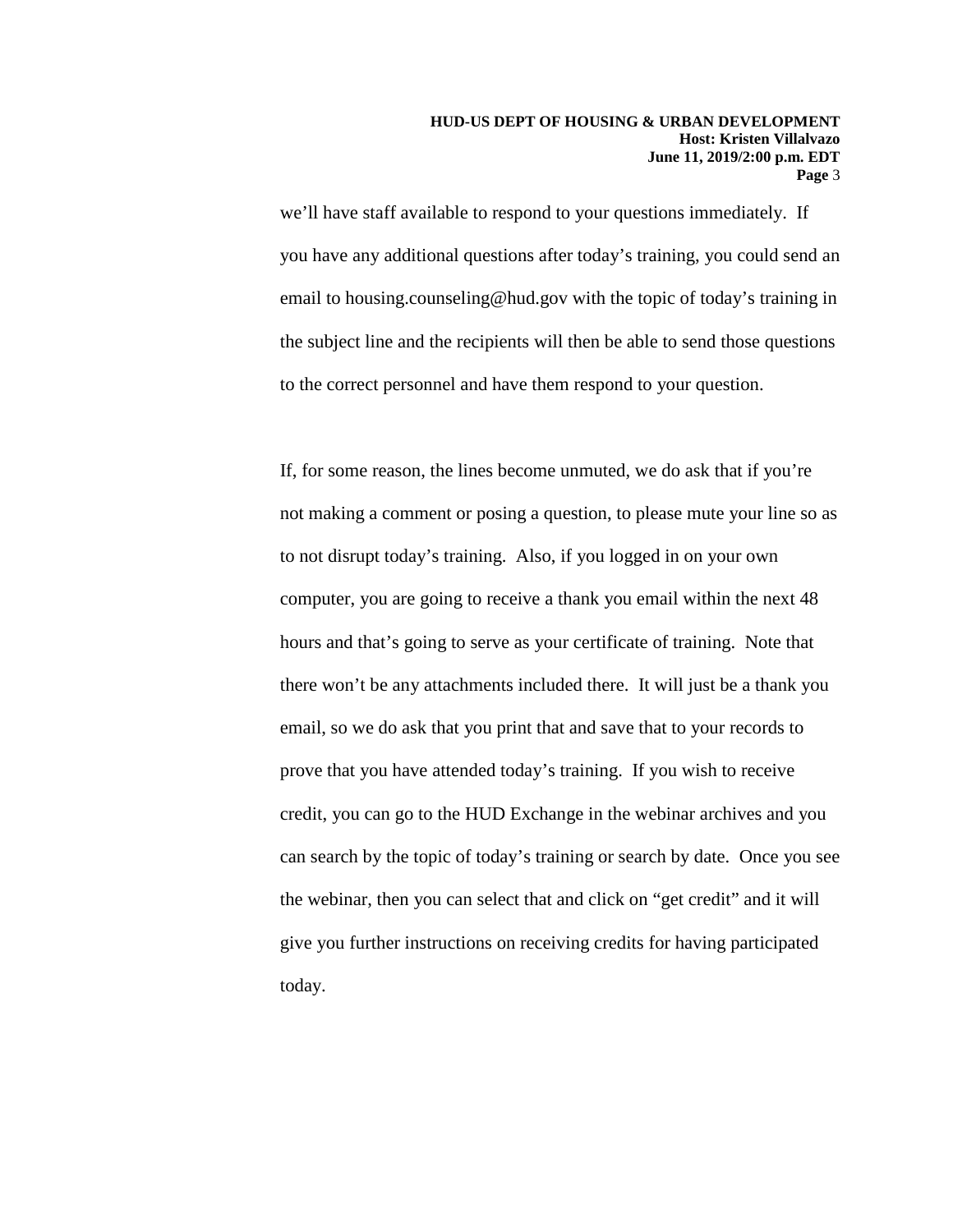I'm Petergay Bryan, audit manager with Booth Management Consulting. We are the company that has been working with HUD Office of Housing Counseling providing technical assistance to HUD staff as well as participants in the OHC [ph] grant program as it relates to the financial and administrative aspects of your HUD grant agreement.

Today, we're going to be talking about indirect costs and trying to help you get a better understanding of what those are as well as what are indirect cost rates, the difference between indirect costs and direct costs, how you will be able to identify any costs that are deemed unallowable or expressly excluded and costs that you won't be able to submit to HUD for reimbursement. We'll also look at your options for computing indirect costs that you can submit to HUD for reimbursement using the three methodologies that are available to you and we'll go through each methodology in detail throughout today's presentation. We'll also talk about how to compute indirect costs based on the options that are available to you.

For agencies that are parent agencies and have sub-grantees, or if you are a sub-recipient, we'll also talk about the considerations specific to those types of agencies that you need to be mindful of. We'll also review the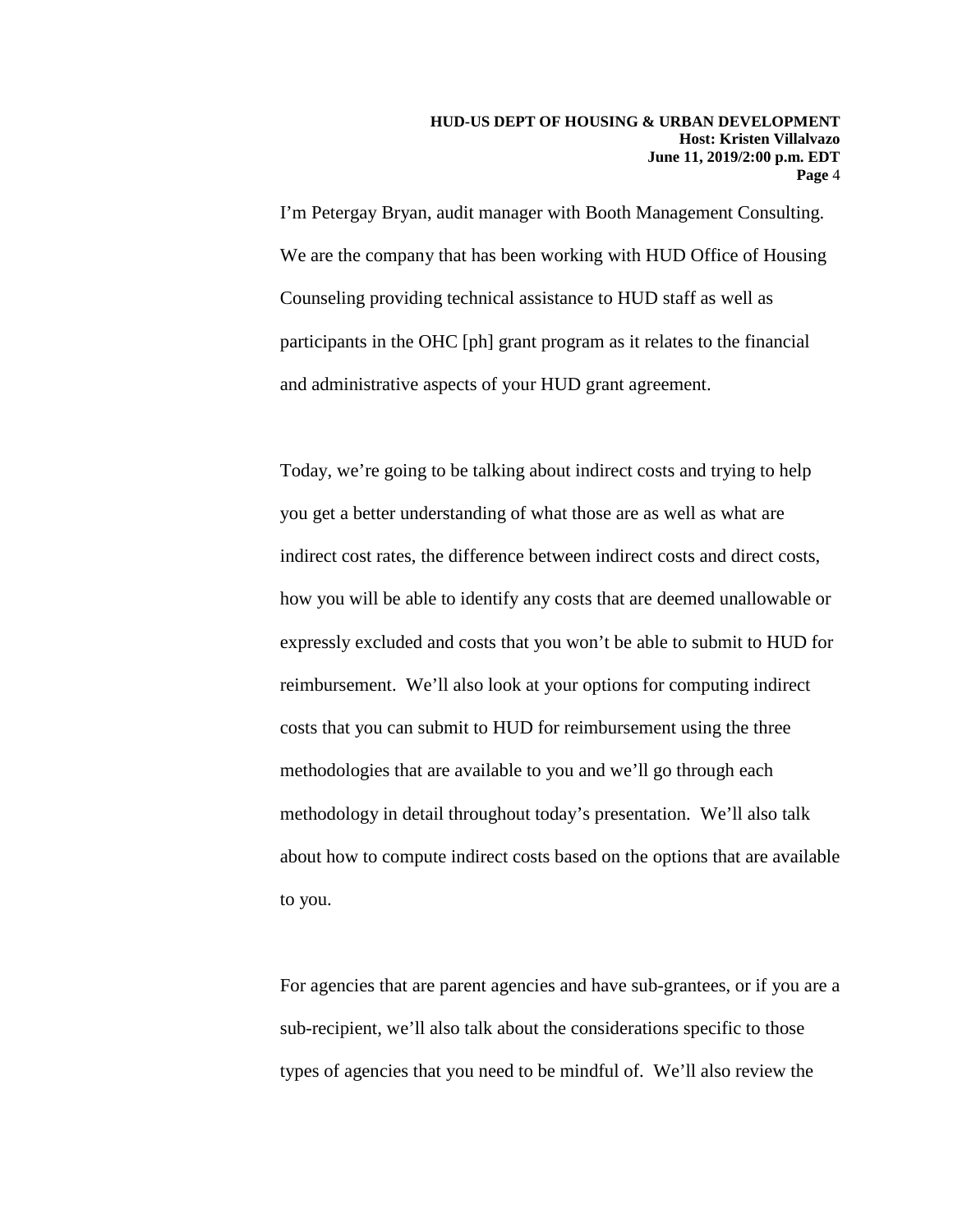record retention requirements for indirect costs. Finally, we'll look at assistance that's available to participants in the OHC grant program.

The first thing I wanted to address is trying to make it clear to participants about what is an indirect rate and really this is just a ratio that expresses a percentage that agencies will use to allocate the fair share of general administrative expenses or facility expenses that aren't going to be charged to any particular program. It's a percentage that you will use to allocate those costs. It's a ratio or it's a percentage of the indirect costs that you're going to be costing to your direct cost base.

So, agencies that provide services for a particular federal program, if they are providing services that the federal government would otherwise provide then those costs associated with those services or those activities could be the direct expenses that you incur for providing those costs. But any additional costs that you would incur to sustain your programs would most likely fall into the indirect cost pool or your indirect expenses that you incur. So, 100% of the direct expenses that you incur specific to the HUD OHC grant, costs that you incur specifically for the program, 100% of those could be submitted to HUD for reimbursement as this is a cost reimbursement-type grant and then the fair share of any allowable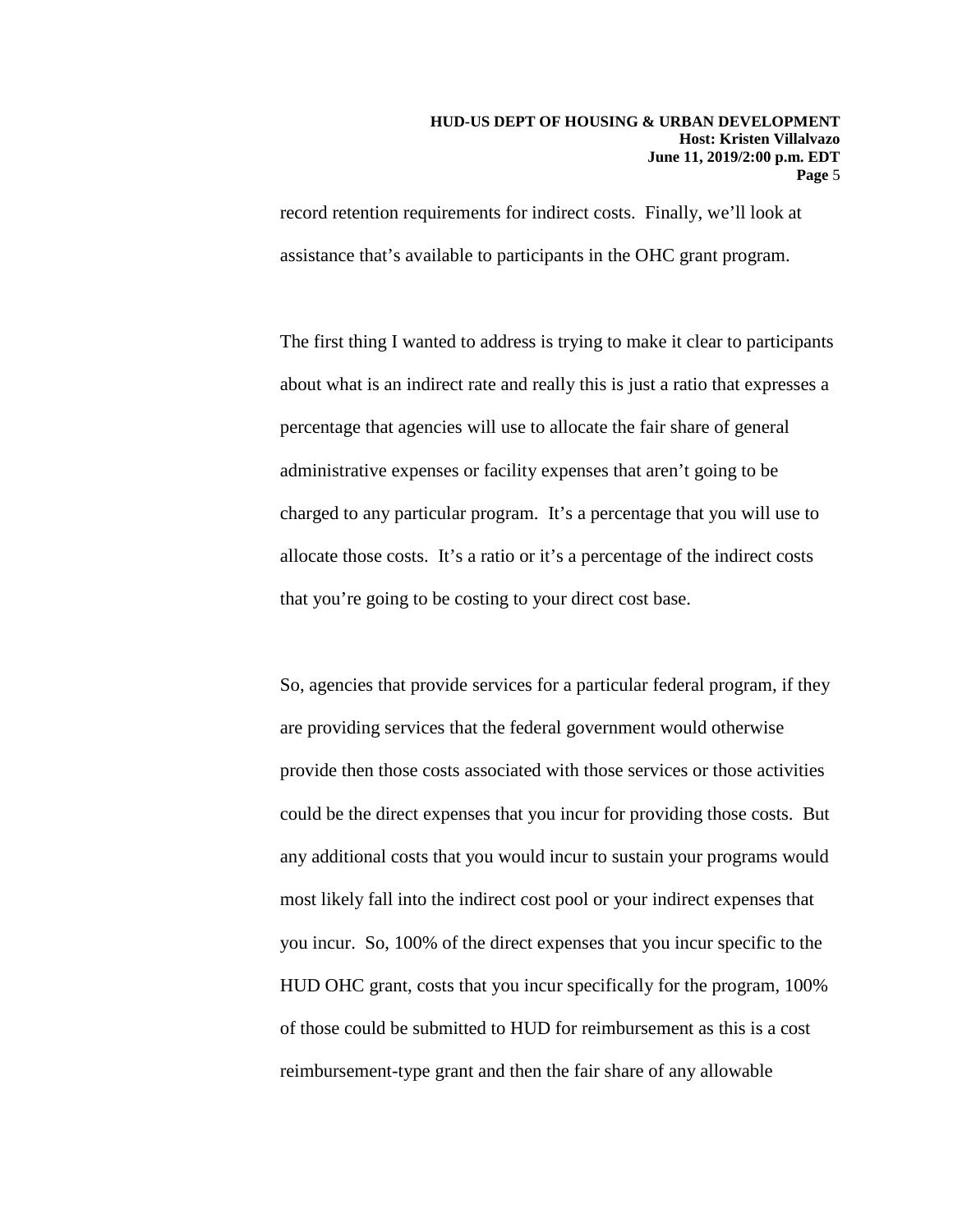reasonable or allocable indirect costs that you incur, based on one of the three methodologies that are available to you, could also be reimbursed by federal funds.

The three options that are available to you are, the first one, you could use a 10% de minimis rate. The second option that you have is a negotiated indirect cost rate agreement, and the third is to use a cost allocation plan. As I said earlier, we're going to be going into detail, we're going to take a detailed look at each of these three options. We'll talk about the different bases that you could use based on these options and how you would go ahead and computer your indirect costs depending on the methodology or the option that you choose here. We'll definitely go into each of these in detail.

Before that, when you are thinking about charging your direct and your indirect costs to this grant or anything other grant that you may have, the first thing you want to do is you want to make sure that you have identified the direct costs that incur for your specific grant. You'll look at the different programs that you have at your agency and you'll work with you accounting or your finance department to determine what are the direct costs associated with each of these programs and you will identify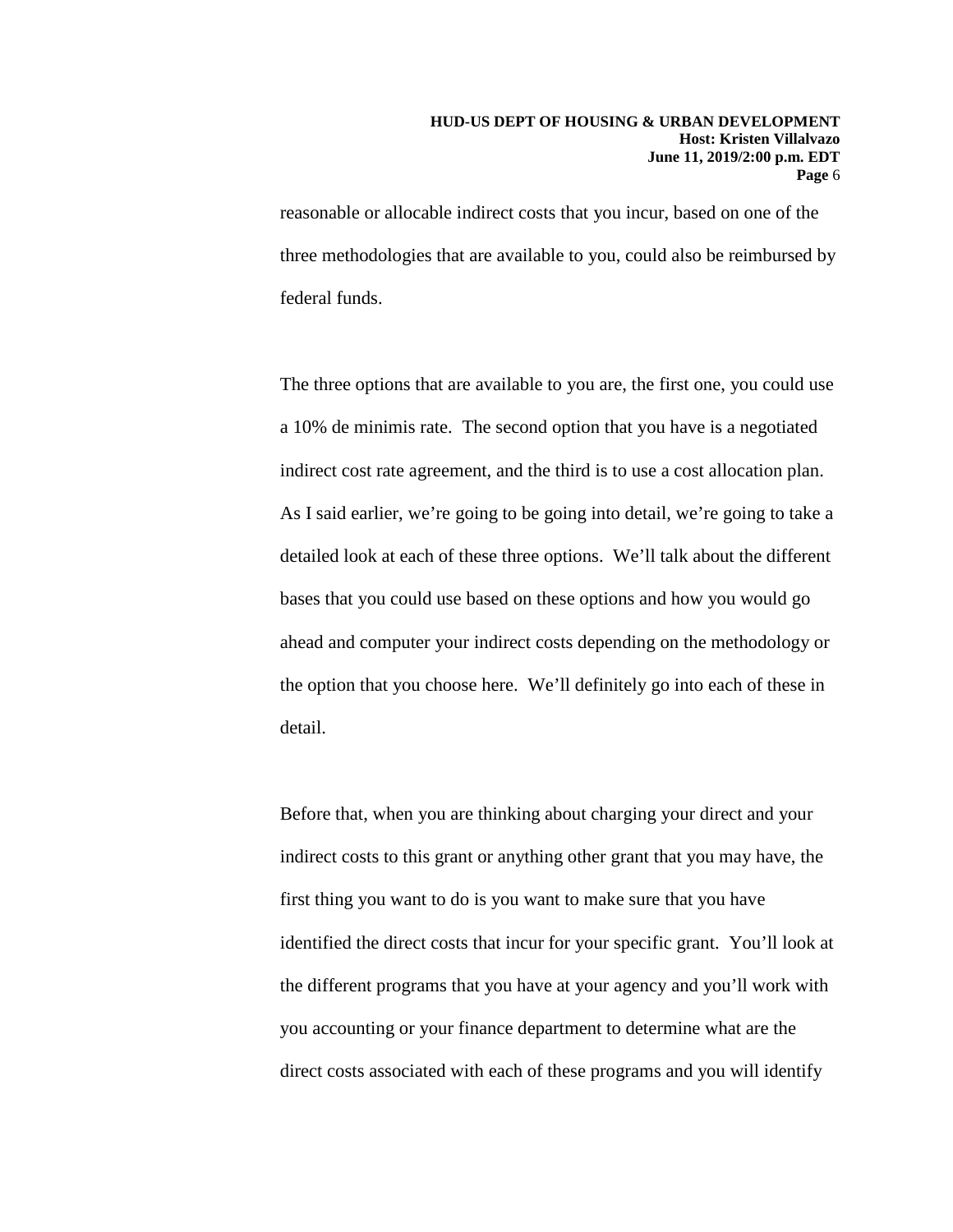them as such in your accounting system so that you are properly accounting for and tracking those costs.

The second thing that you want to do is to make sure that you're grouping all of your indirect costs for your entire organization, so these are the costs that aren't assigned to a particular program or aren't associated with a particular grant, but these are the costs that you may incur at your agency, so you'll group them together as the other costs or your indirect costs that you may incur.

Then you will determine how you are going to go about computing the indirect costs for your agency, whether using the 10% de minimis rate, the NICRA or the cost allocation plan based on whichever one you're eligible to use and whichever method you are actually able to go ahead and compute. Once you've done those three steps then you will compute your actual indirect costs using the methodology that you have identified in step 3.

So, as I alluded to earlier, direct costs, these are really specific or identifiable costs that you have incurred to provide services or products for our specific grant award. These are, for example, if you provide direct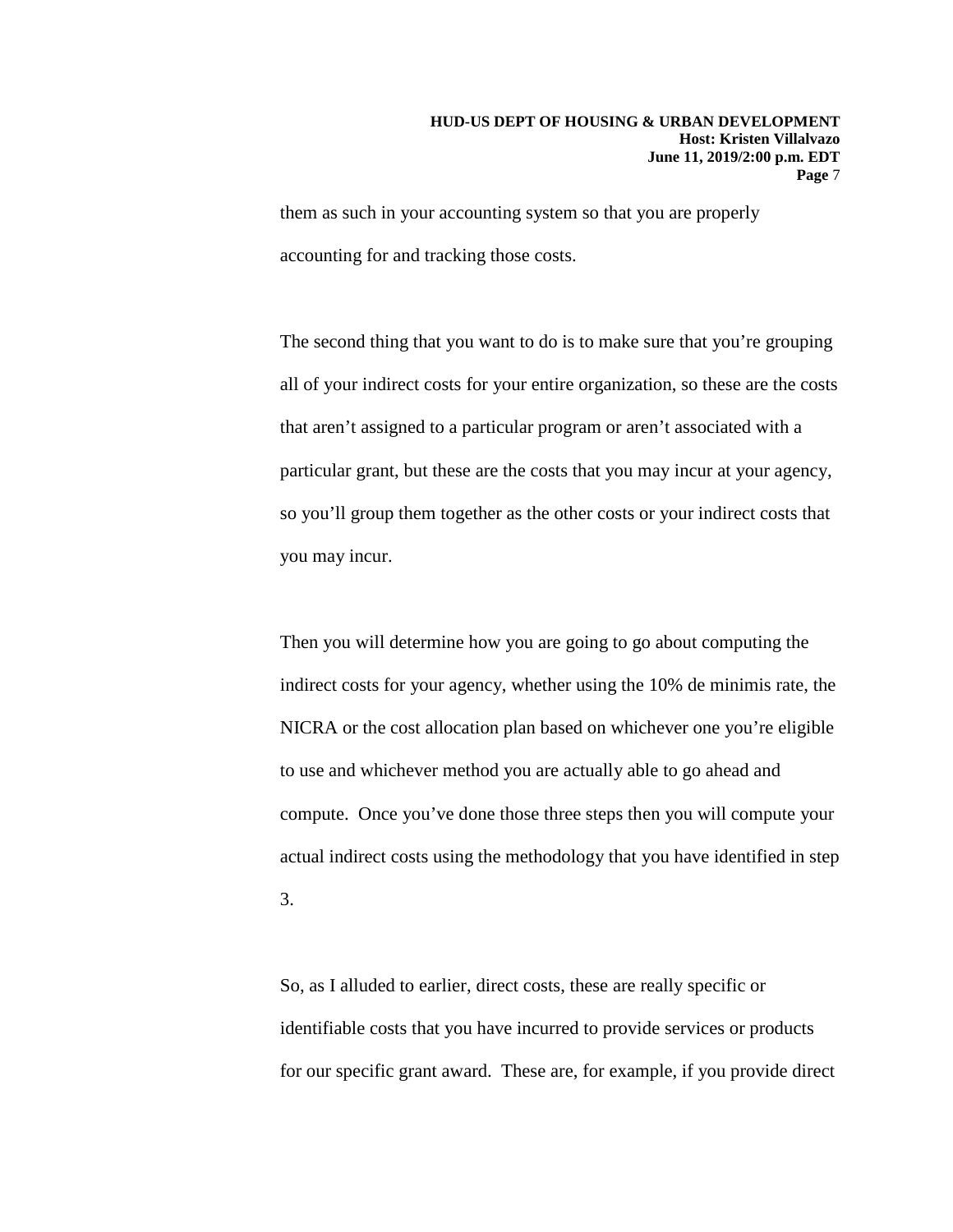housing counseling to clients or if you travel specifically for providing housing counseling services or when receiving training for housing counseling services, then those would be direct costs for the OHC grant. Your indirect costs would be costs that you are unable to identify for a specific grant or award. It will be any costs that you incur as a result of having multiple awards or providing multiple different types of services or performing different activities for your agency, but you can't specifically identify it and associate the costs specifically to the OHC grant program that you have.

Typically indirect costs usually fall within two categories, whether your G&A expenses or your general and administration expenses, or your facilities expenses that you incur at your company. We did want to highlight that it's crucial, it's really critical that agencies are clearly segregating direct and indirect costs in their accounting system when they're computing their indirect cost rate. If you have a financial management system in place that is making sure that you are identifying the costs that are directly associated with the various programs that you have and separating all of the indirect costs, then it will be easy for you to pull the costs, whether direct or indirect, by using just a query in your accounting system. So it's critical to work with your accounting personnel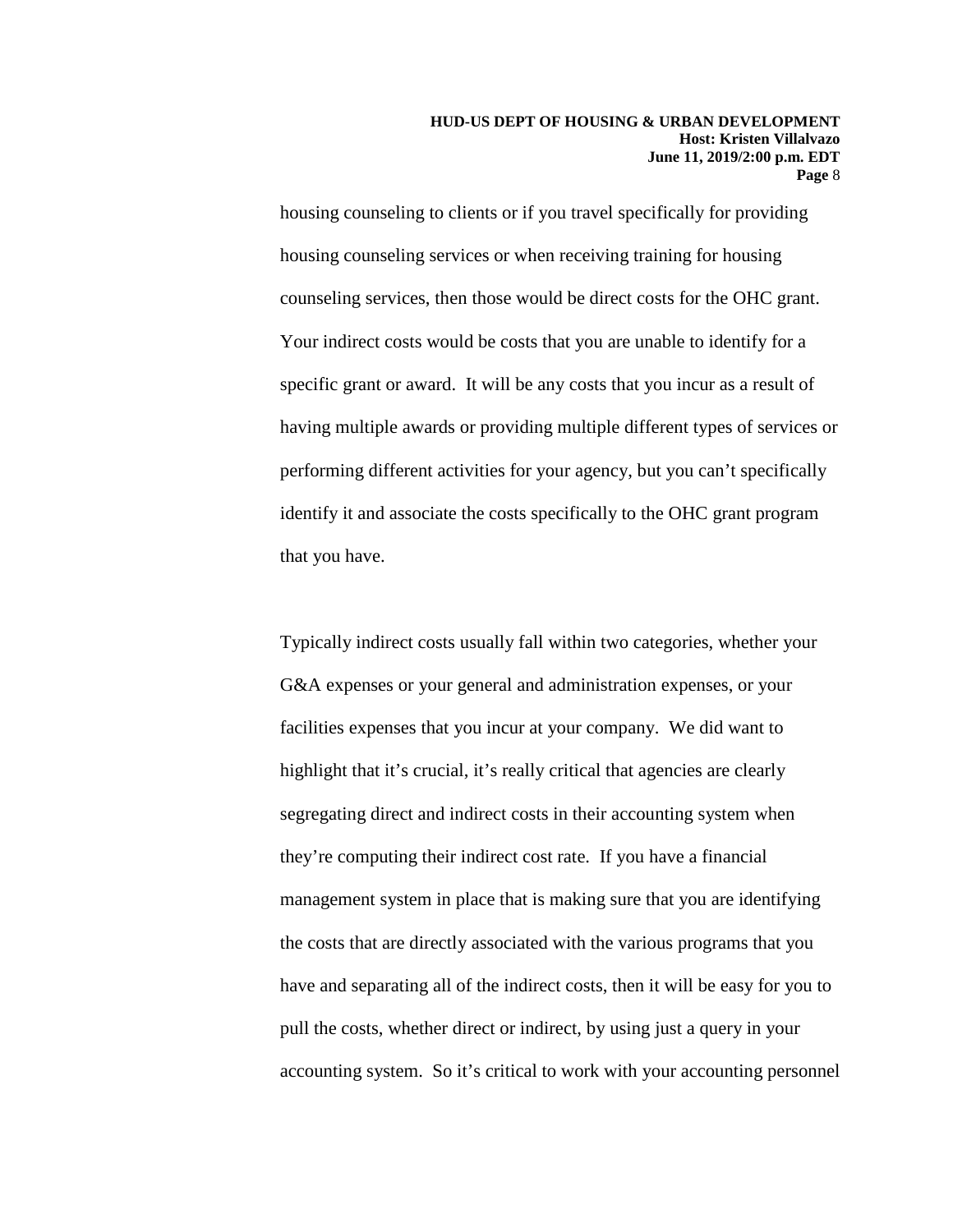and making sure that you accounting system is set up in such a way that these types of costs are identified as direct or indirect in your system.

Specific to the FY18 NOFA, Notice of Funding Availability for the Office of Housing Counseling grant that you have, we did want to note that there is a lot of emphasis on costs that are associated with eligible activities and we'll talk a little bit more about what are the eligible activities per your NOFA, but really what has happened is that there has been a shared—in the sense that HUD is really focusing on costs that agencies incur providing actual counseling activities or providing housing counseling services to clients.

So when we look at the different activities that are allowed for reimbursement as direct costs in the next slide you will see that most of these costs, they are directly associated with providing services directly to your client for the housing counseling program. Also, the NOFA is encouraging agencies to charge indirect costs using one of the three options that are available to you to cover for any of the additional costs that you may incur for your program, or for your agency.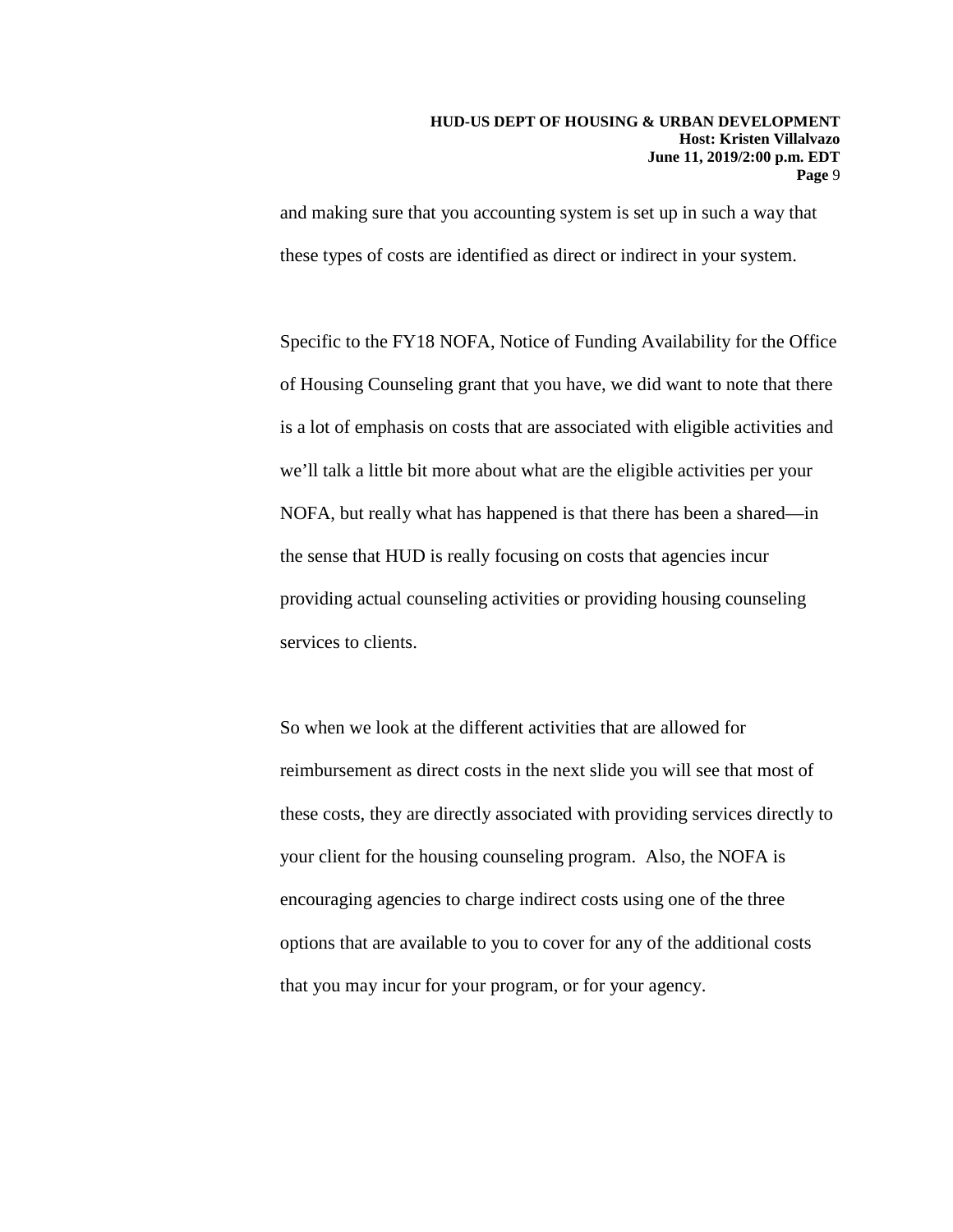Here, when we talk about eligible activities and allowable expenses, with the FY18 NOFA, as I've said before, there has been a shift where HUD is more focused on activities that are directly associated with the housing counseling program, costs that are easily identifiable to that program. So, for example, salaries for your housing counseling staff who provide the one-on-one housing counseling services or group sessions to the clients. Those salaries would be covered because it's associated with the eligible activities. Also, expenses that you paid for the supervisors who are reviewing the housing counselors' work, salary for oversight personnel, also quality control personnel, as long as you are able to justify the activities that those persons performed and show that the quality control work that was performed by your employee is directly related to the housing counseling grant.

For example, you may have spot audits being done where the quality control person reviews the client's files to make sure that it's done in accordance with HUD's standards, or you may have quality control people who are listening on conversations with a client to make sure that the conversations are being conducted properly and things of that nature. The responsibility relies on the US agency to make sure that you are able to justify those types of activities that are performed by your oversight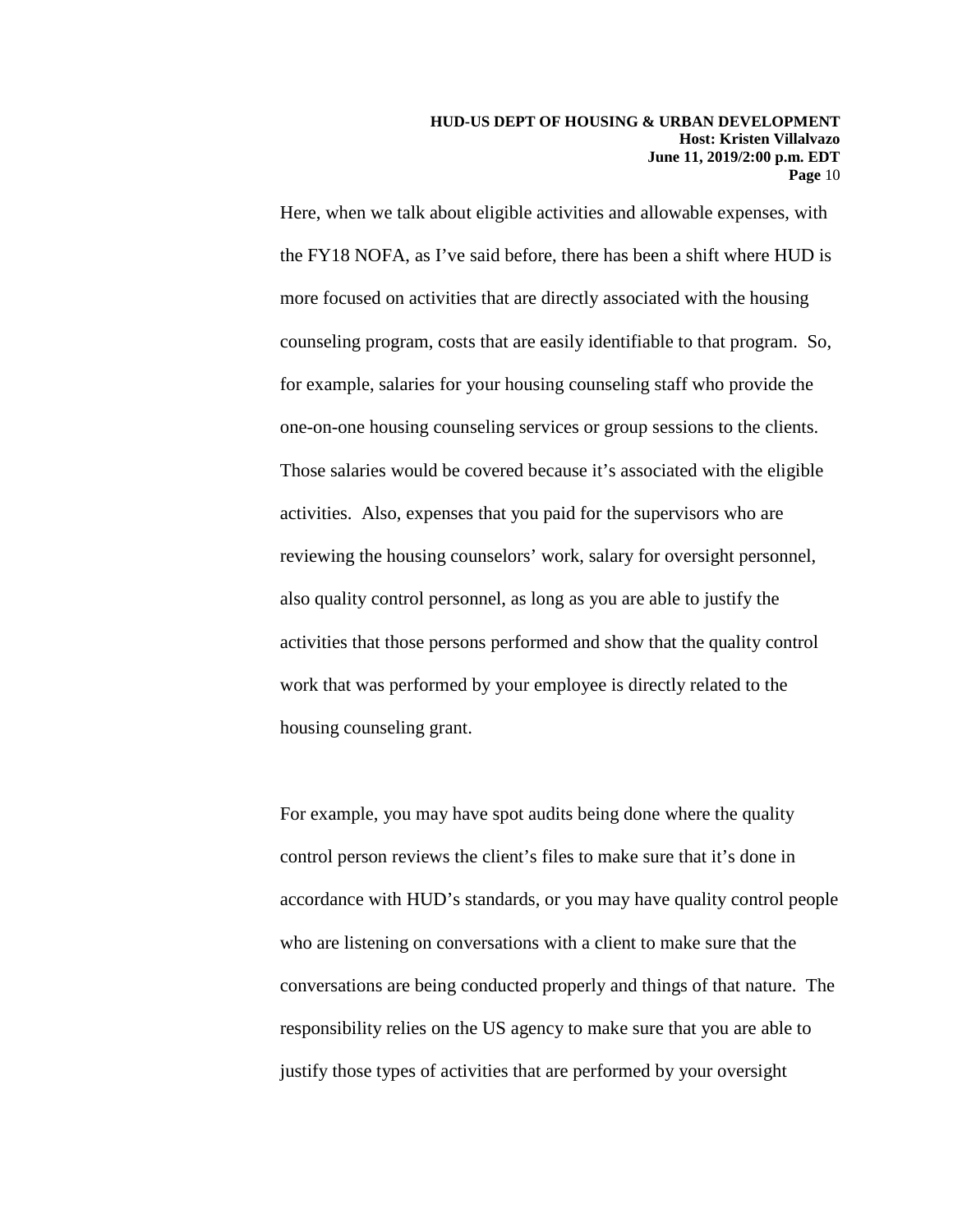personnel or your supervisors etc., and making sure that the activities that they perform are directly linked to the HUD grant.

Also, another eligible activity is training, so training could be both ways. It would be from your personnel at your company who are travelling to participate in a training where they're the recipients of the training. For example, even participating in this webinar right here, specific to the HUD grant. Another type of training cost would be as the agency providing the training in the form of, perhaps, a workshop, so costs that are associated with those types of training are also eligible for reimbursement as direct.

Oversight, any administrative costs or any travel for your admin people or any consultants, those costs would also be eligible as direct, any marketing costs related to any materials that you create for marketing, creating brochures, travelling, having consultants—also costs associate with getting certified, so costs for training or if you had to do any testing. Also the time spent doing the exams or getting the certification and any other certification expenses, those would be eligible. Also costs for capacity building, whether it's cost for hiring additional staff and things like that, those could be included as well. And any other eligible activities as long as they are directly related to the grant such as credit reports that you're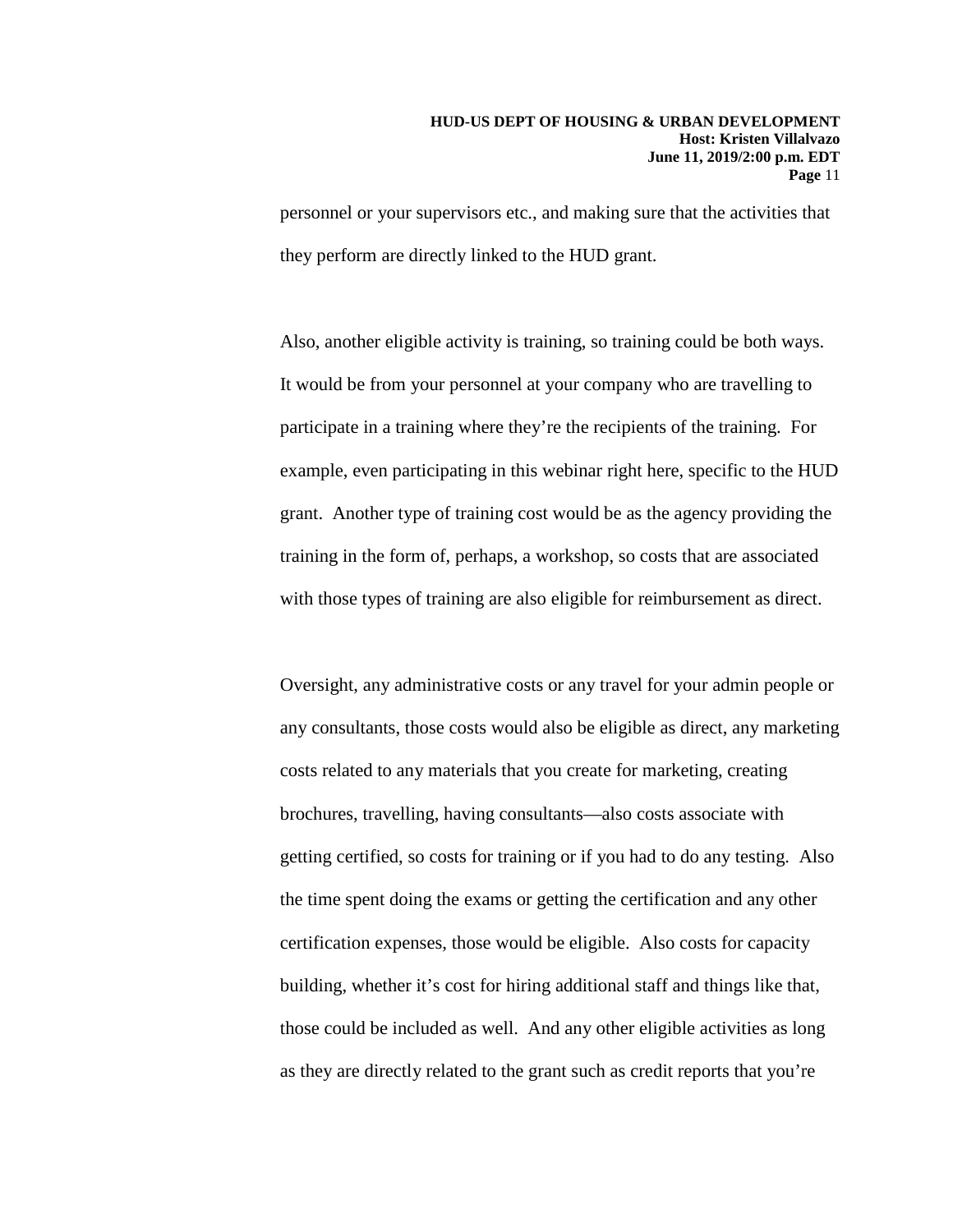pulling, any costs that you incur yourself or doing bus tours and things like that, your client management system, those costs would be eligible for reimbursement as direct. We just do want to stress that again, the responsibility relies upon the agency to make sure that you have supporting documents on file justifying the cost that you're submitting to HUD for reimbursement and making sure that the costs that were incurred are directly as a result of the housing counseling program that you have with HUD.

The uniform guidance, 2 CFR 200.56 [ph], I think it gives us the definition of indirect costs so now that we've spoken about what your typical direct costs would look like, based on the uniform guidance as well as based on the NOFA for your FY18 grant, we are now taking a look at what are indirect costs so that we can then talk about your indirect cost rate. Per the guidance, which is the uniform guidance, your regulatory requirements for federal grant reporting, it provides a definition to you for what are indirect costs and it says that these are costs that have been incurred for a common or joint objective that can't be readily identified with a particular final cost objective.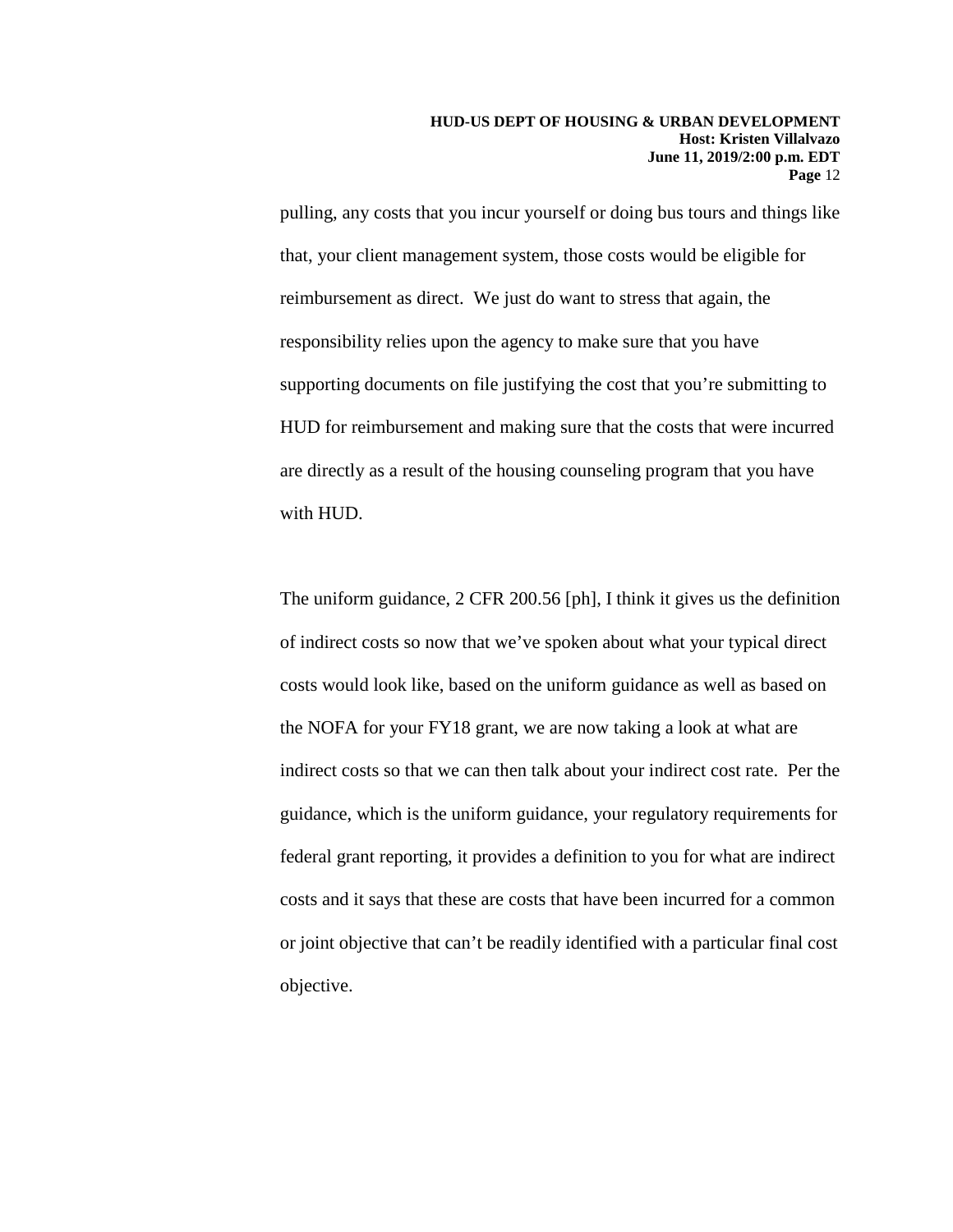Typically, these fall under two broad categories, the first being facilities. That could be costs for depreciation of your buildings or equipment, any capital improvements, maintenance expenses and things like that. The other category would be your G&A or your administration expenses and these are any general expenses that don't really fall under those facilities expenses or cannot be listed specifically for one of the other subcategories of the facilities expenses that you may have.

Here we have some examples of administrative indirect costs as well as facilities indirect costs, costs that fall under both umbrellas. Some examples for your admin, indirect costs that fall under the administrative umbrella has to do with salaries for your management employees or your accounting employees or people in your payroll department or HR department, because the work that these employees usually perform, it doesn't just benefit one program, it benefits all of the programs that you have at your agency, usually. Also, you may have indirect supplies and mail services as well that fall under this umbrella. The typical or examples of costs that fall under the facilities umbrella would include costs for storage, your rent or mortgage, utilities, costs for security, for janitor or cleaning services or for communication so the internet etc.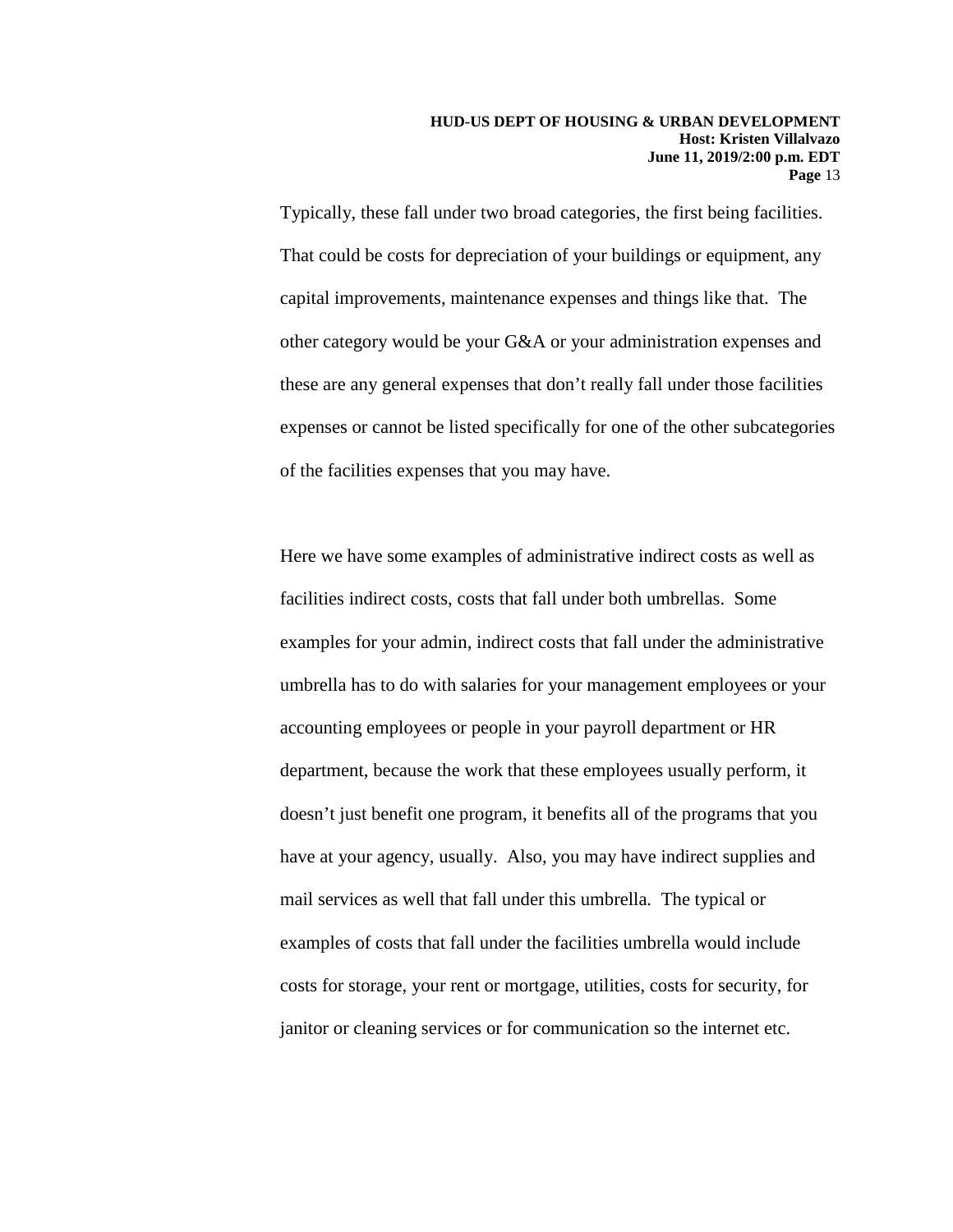The next thing we're going to look at are allowable versus unallowable costs because the uniform guidance does state that for an agency to be able to charge a federal grant, submit costs to the federal grant for reimbursement, the costs that you submit must be deemed to be allowable, reasonable and allocable. This is a must, so sometimes the uniform guidance or regulatory requirements tells you must items, these are things that you're required to adhere to, and sometimes it will say should, which is pretty much a recommendation, but here we have a must so you must follow these rules in order to be reimbursed for the costs.

So, the first thing that it tells us is that you must have in place a sufficient financial management system. What that means is that you want to make sure that you have not only an accounting system in place that you are tracking and accounting for the funds properly but you also must have an integrated system whereas you have internal controls in place to make sure that the funds are being used in accordance with the terms and conditions of the award. Also, your employees need to be aware of the roles that they play in handling the federal funds and accounting for the federal funds as well. So, it's not just about having your accounting system, it's about your agency as a whole making sure that the financial management system that you have is capable of properly handling federal awards.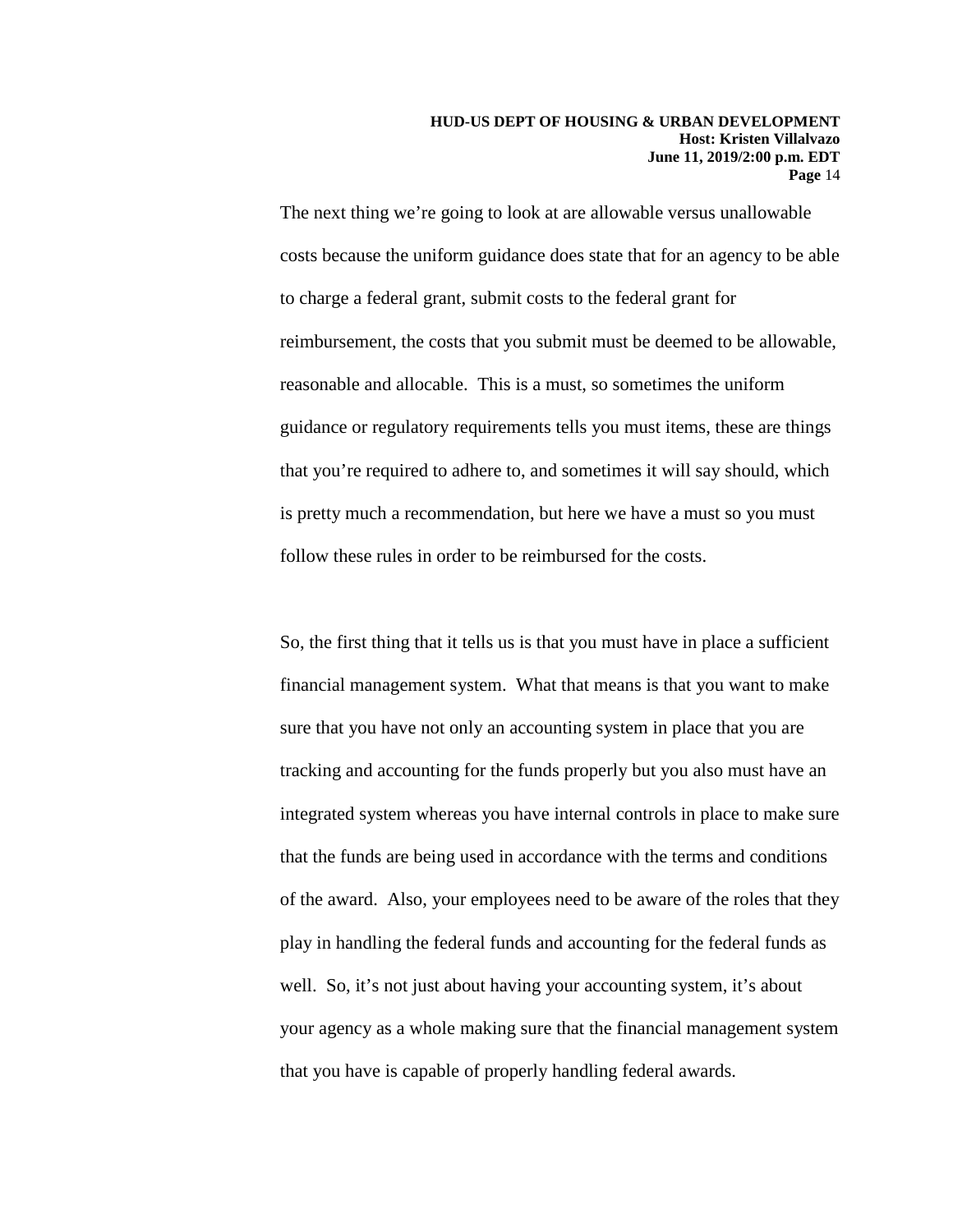Also you must follow the terms and conditions of the award. So, the terms and conditions of your award, they are specified for you in your NOFA as well as your HUD grant agreement and your HUD handbook, so if you do need a refresher, we do always encourage that you go ahead and read those documents again just to make sure that you're fully aware of what you have agreed to be compliant with and making sure that you are following the terms and conditions of the award and you're handling the federal funds properly.

Also, you must determine and assure how you are going to properly and efficiently administer the federal funds based on your unique resources and experiences and you must not—any costs that you submit must not be expressly unallowable. In this next couple of slides, we'll talk about costs that are expressly unallowable, that you, under no circumstances, can submit to HUD for reimbursement because the uniform guidance says, the federal government [audio drops] reimbursed for the [indiscernible] costs.

What makes a cost allowable? These are some factors based on the principles that are provided in the uniform guidance, so it talks about in order for a cost to be an allowable cost, it has to be reasonable and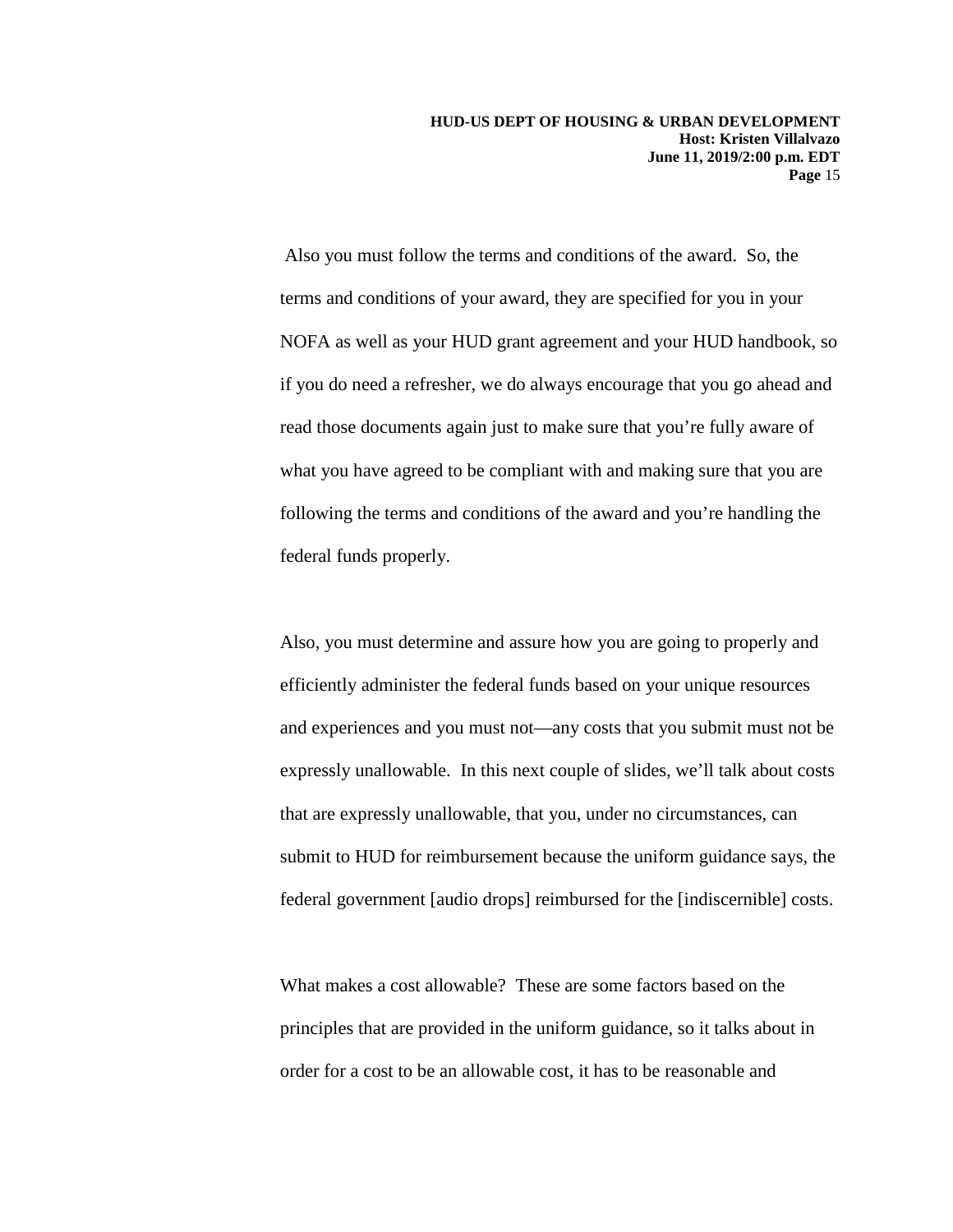necessary for the program, so you want to think about is this a cost that would be incurred by a prudent person trying to carry out the terms and conditions of the award and is this cost necessary for us to incur to provide the services under this grant. It should conform to any limitation or exclusions in the uniform guidance as well as your HUD grant agreement, and it should be consistent with the policies and procedures that you, yourself, your agency has placed. How you account for the HUD funds, typically you want to make sure that your accounting principles are being used consistently.

Also, costs must be determined in accordance with GAAP and adequately documented. We can't stress enough about documentation. HUD does reserve the right to select agencies to go on site and perform financial and administrative reviews where they actually do substantive testing where they're looking for supporting documents for the costs that you submit to HUD for reimbursement. So, you need to make sure that you have the proper documentation on file in order to provide those documents to the reviewer to substantiate the costs that you have incurred.

Unallowable costs, the uniform guidance part 200, and we have the different sections listed here, that tells us expressly these costs are never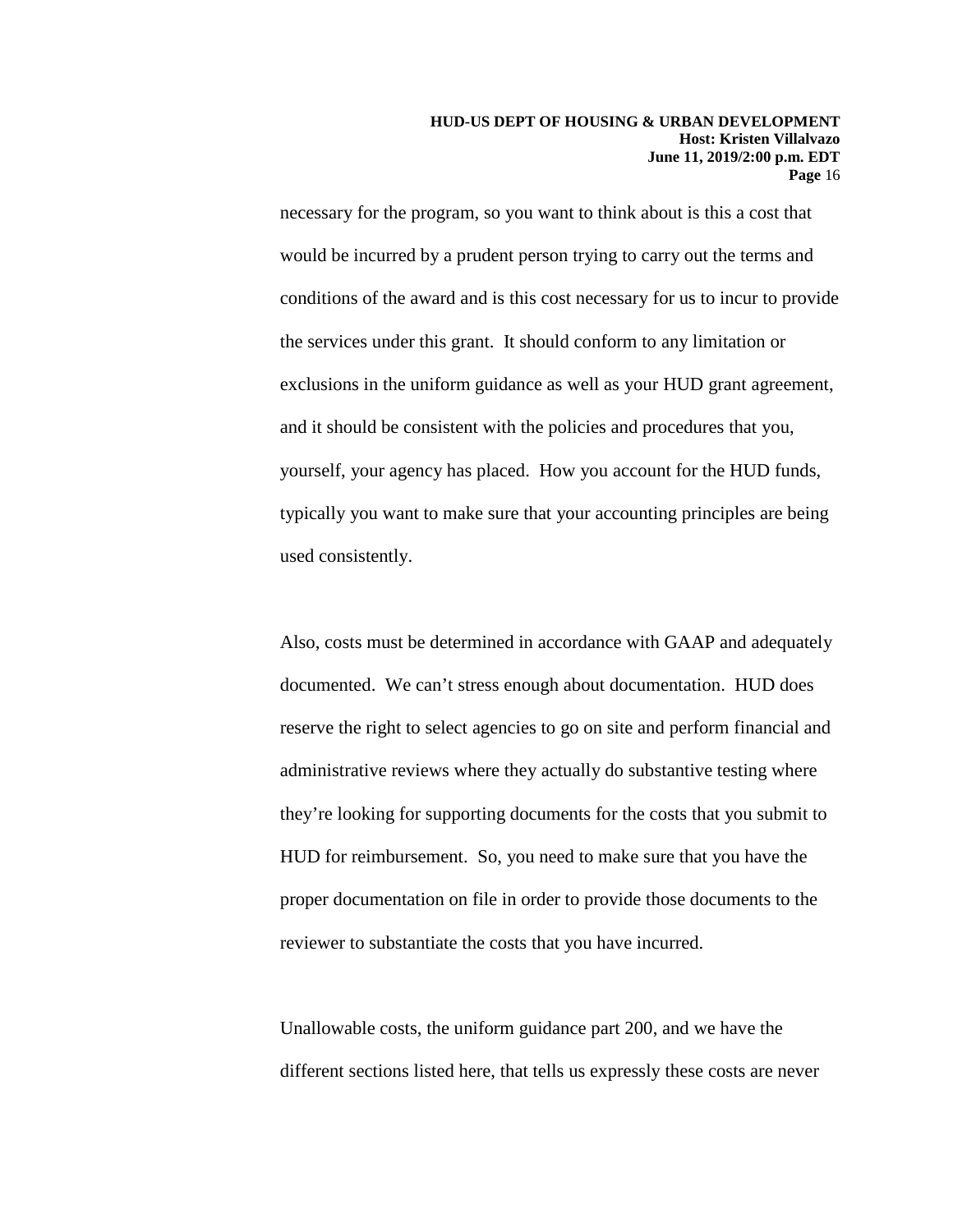allowed for reimbursement under federal awards, so this is not just HUD, this is for any federal award. The first one is part 200.421 and it talks about advertising and public relations costs. Part 200.423 talks about costs incurred for alcoholic beverages. Costs for bad debt contribution and donations, entertainment costs, any fines that you incur, penalties or damages in other settlements cannot be submitted for reimbursement. Costs that you incur for fundraising and investment manage costs, costs for goods or services for personal use, of course you can't submit that for reimbursement.

Any interest, costs for lobbying, losses on other awards or contracts cannot be submitted for reimbursement, organization costs, spelling and marketing costs and taxes, including value-added taxes. Also wanted to highlight that a cost may not be charged to a federal award to overcome a deficiency that you may have or to avoid a restriction that may be imposed by other federal statutes. You want to make sure that when you're thinking about costs that you're going to be submitting to HUD for reimbursement and not including any of the costs that are deemed unallowable per the uniform guidance.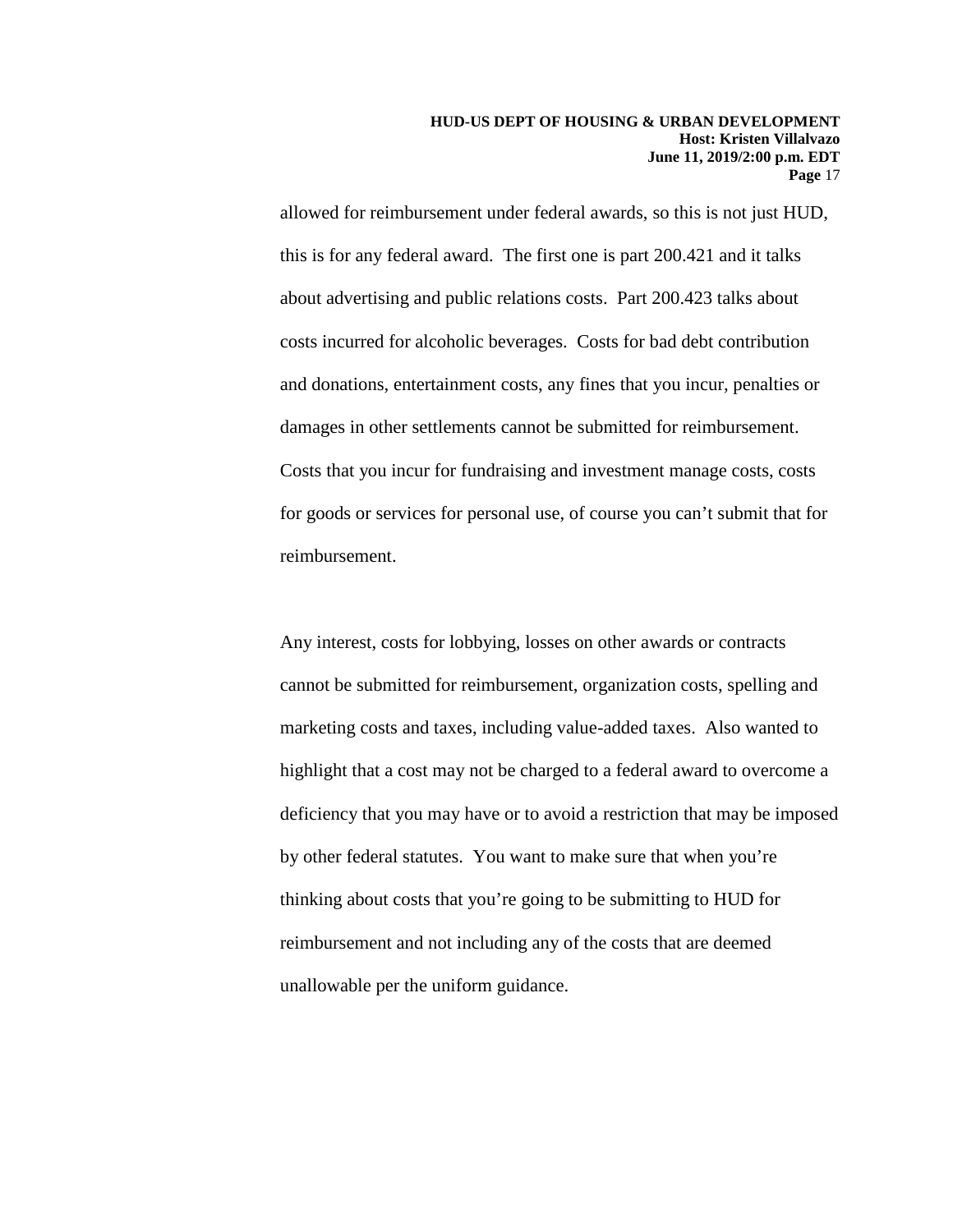Under the 2018 NOFA, specifically for the Office of Housing Counseling grant, there are certain limitations on the kinds of costs that you can submit for reimbursement. The first one, salary and fringe benefits for time that's not spent performing eligible activities. In the previous few slides, we spoke about the different types of activities that were considered eligible activities as part of NOFA, so we do know that time spent providing oversight services, compliance, quality control, supervising your staff, training, etc., that time is allowable, so any other costs that you are spending that's not performing these activities, then they would not be allowed for reimbursement.

Fringe benefits that do not correspond with salaries, so usually agencies apply a fringe benefit rate to the salaries for a time span providing the services. Those fringe benefits, of course, would be allowed but if it's not associated with those salaries or it's being done a random then of course that would not be allowed. Any unspecified administrative cost that's not related to the performance of eligible activities, note that if you do have administrative costs for this grant, you have to itemize those costs, letting HUD know what's included in those administrative costs.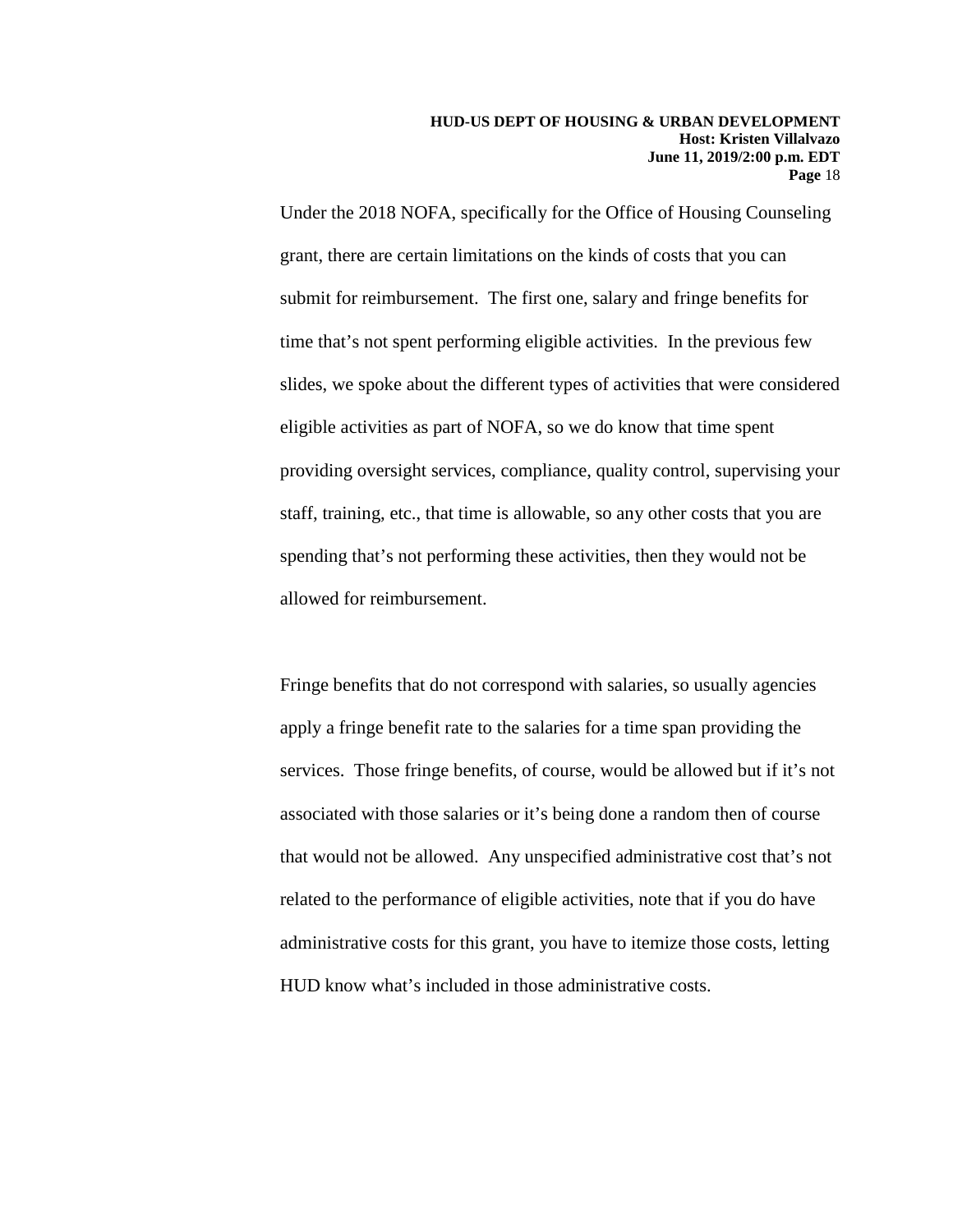Travel that's not related to eligible activities, not allowed for reimbursement. In the past, I do know that rent and utilities were once allowed for reimbursement as a direct expense. It is no longer for this FY18 NOFA, so please bear that in mind. Also costs incurred for phone, internet, postage, general office supplies and furniture, technology and equipment, so like your computers, your printers, your cell phones, these costs are no longer allowed for reimbursement as direct cost line items for this grant. I'll stress this again, because we have had so many questions on this change from previous NOFAs, so any salary and fringe benefit that's not associated with an eligible activity, those costs aren't allowed for reimbursement as a direct cost line item. Also, travel that's not related to an eligible activity. Rent, phone, internet, postage, supplies, technology and equipment, these costs are not eligible for reimbursement as direct costs line items for the HUD grant.

So, you do have three options for charging indirect costs, the first being using the 10% de minimis rate, the second being using a negotiated indirect cost rate agreement and the third being a cost allocation plan. With the 10% de minimis rate, this is pretty much a 10% rate that you would apply to modified total direct costs. Again, I'm going to go through each of these in detail in the next few slides.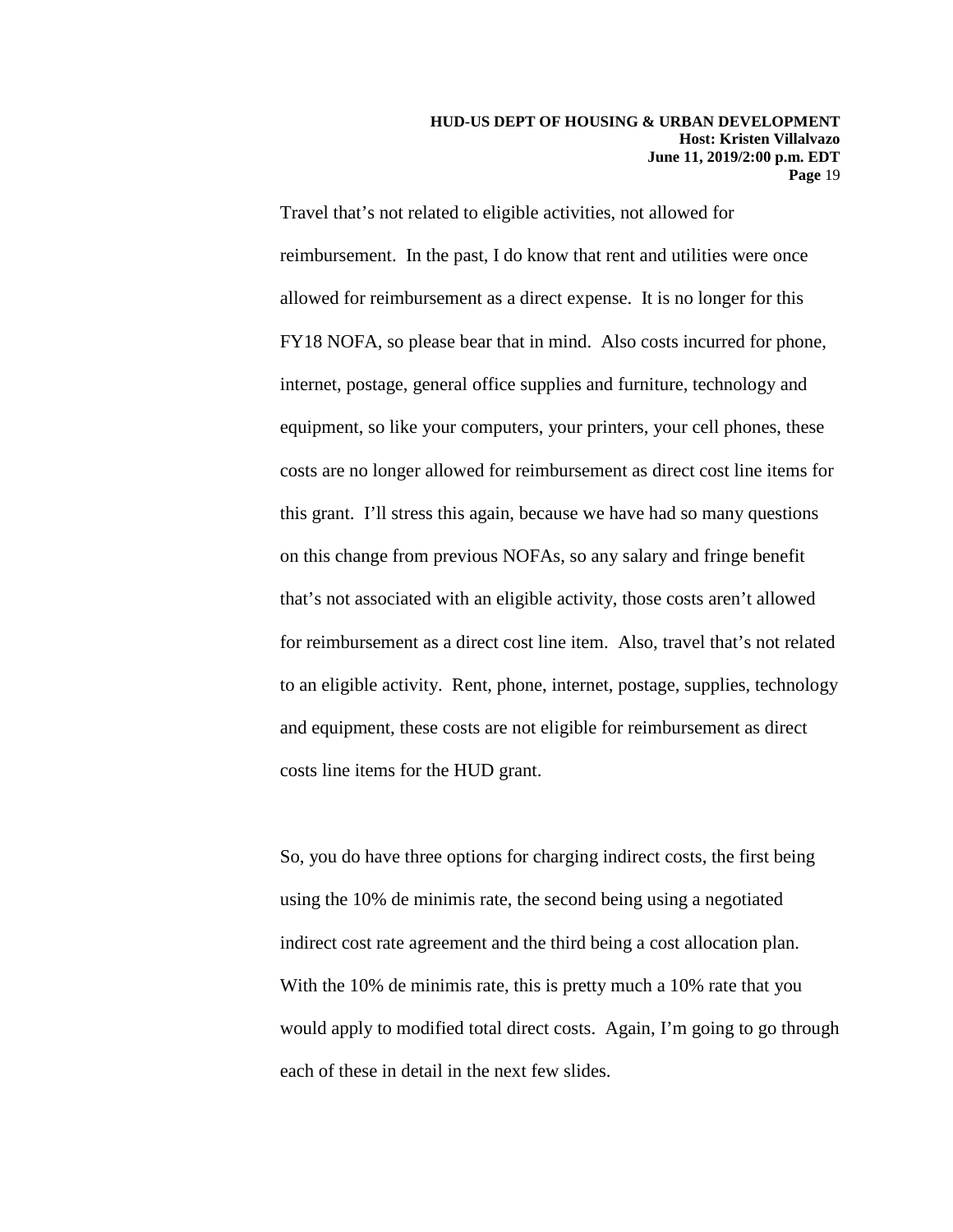Typically, smaller agencies use this so LHCAs [ph], perhaps some subgrantees or small intermediaries, those are the agencies who typically use the 10% de minimis rate. The negotiated indirect cost rate agreement is also known as a NICRA so as we go along, I'll most likely be saying NICRA versus negotiated indirect cost rate agreement. But pretty much this is a negotiated rate that is based on an identified indirect cost with your federal cognizant [ph] agency and this is typically used by larger agencies, so intermediaries and MSOs usually use this.

The cost allocation plan is an allocation plan, so it's not one rate, really. It's an allocation plan that you're going to be changing all of your costs to different grants based on approved methodologies for each type of cost. For example, an agency may charge rent based on the square footage and they may charge a cost for HR and accounting based on hours worked, etc. as determined by their cognizant agency. This is usually used by larger agencies like SHFAs and MSOs, so typically those are the agencies that do that.

Using the 10% de minimis rate, there are pros and cons really with each of the methods or the options that are available to you. Some of the pros for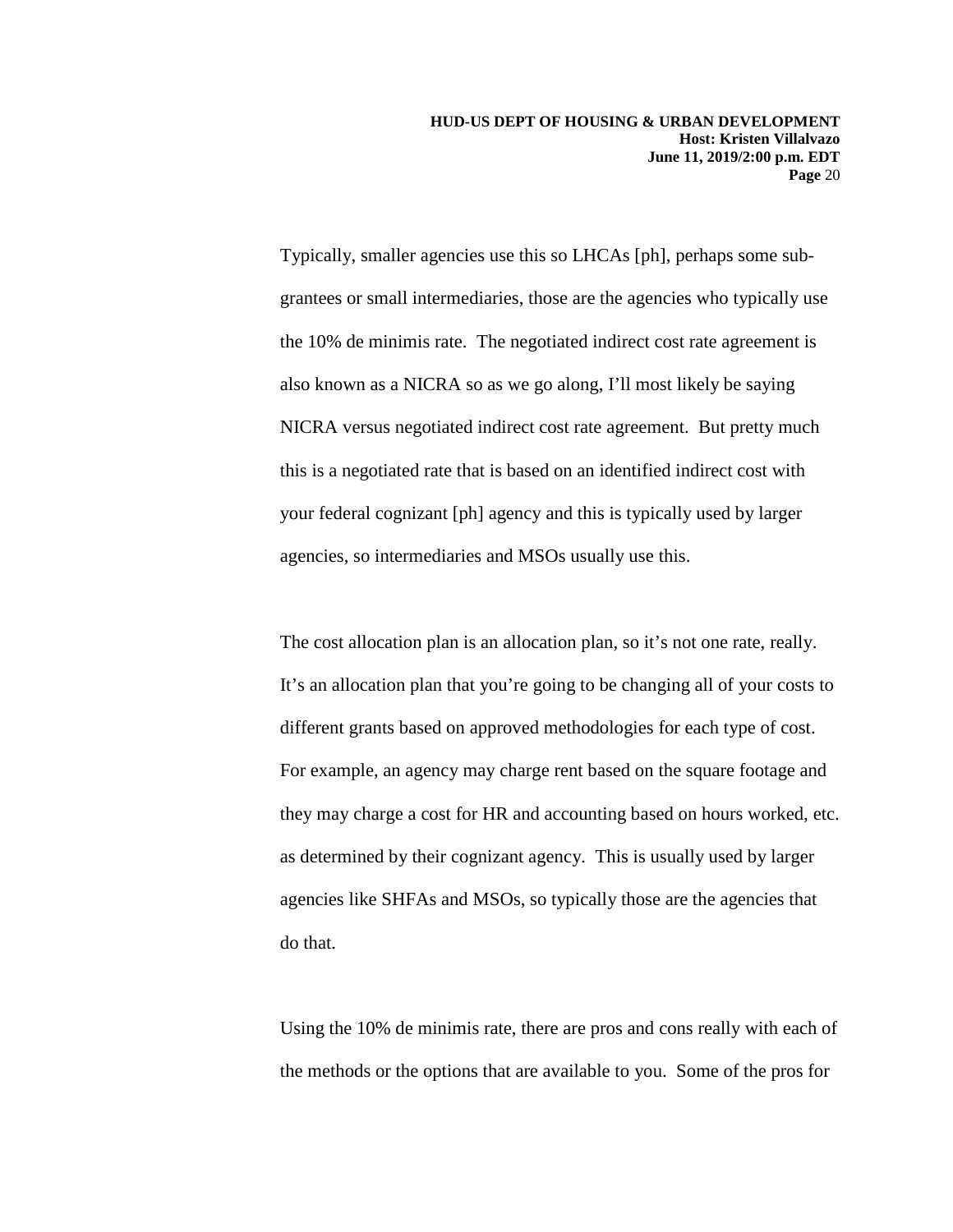the 10% de minimis rate is being that it's typically used by the smaller agencies because it allows agencies, recipients and sub-recipients, that really in the past they weren't able to charge indirect costs. Now they have the opportunity to do so. Perhaps the agency was too small so they couldn't get a NICRA from a cognizant agency or be able to go through the detailed process that it requires to get a NICRA or a cost allocation plan. Perhaps the cost benefit analyses that they did prevented them from doing so. So agencies that didn't have the opportunity to do so in the past, now they have that option.

Also, it doesn't require the submission of a detailed indirect cost proposal which is required for a NICRA as well as the cost allocation plan. It's immediately available to you. Once you're eligible, you can go ahead and, of course, once approved by your HUD POC, be able to apply this rate and there really are no delays because you don't have to go through the negotiation process. There is no pre-negotiation. It's easy to compute. It doesn't require an in-depth knowledge of cost accounting in order to use this methodology. These are just some of the pros for using this.

On the con side, you have to meet the eligibility requirements which we'll talk about soon. Also, your indirect costs are limited to only 10% of your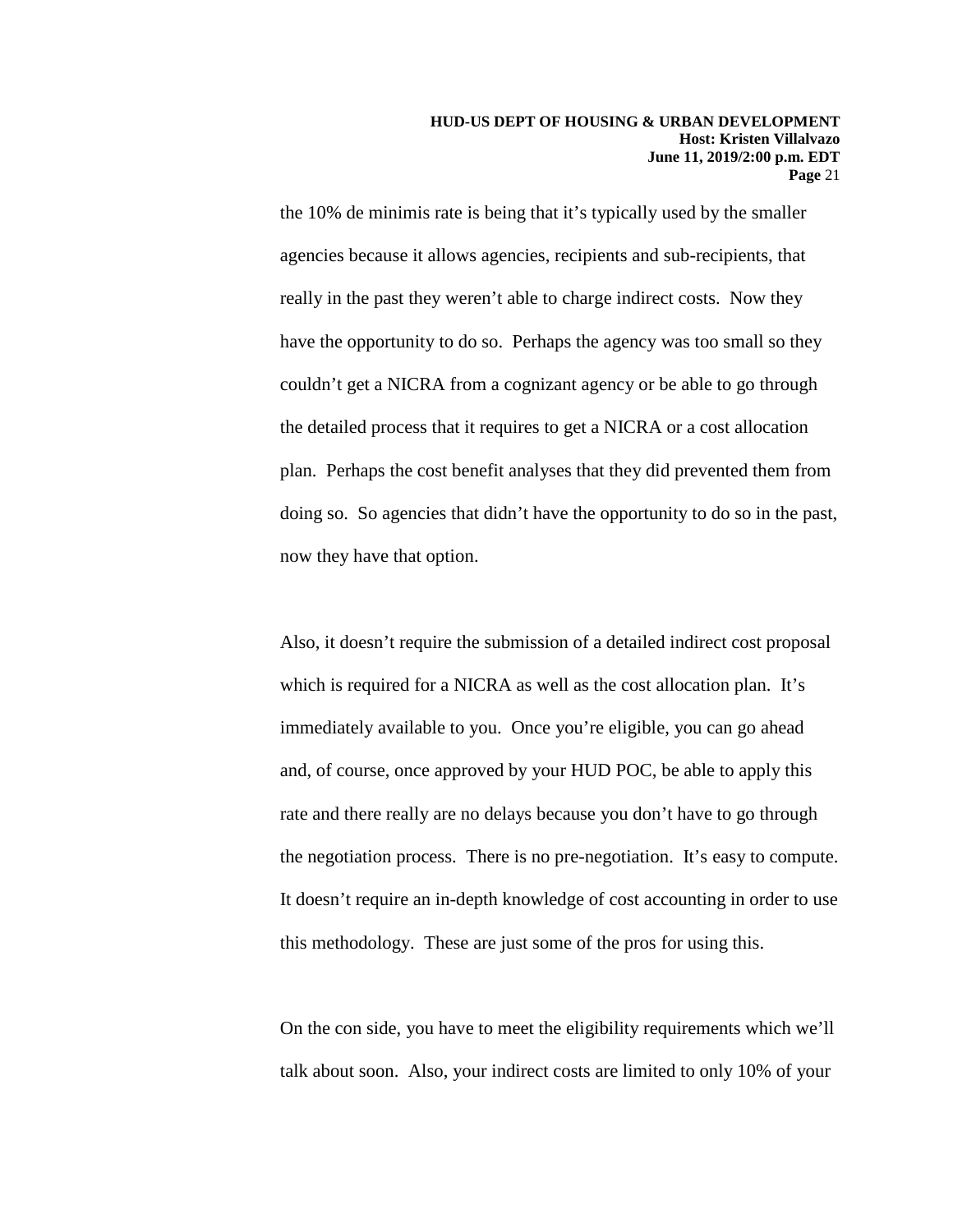direct costs, or modified total direct costs. The third, certain activities are unallowable for the computation of modified total direct costs so the 10% rate, you can't just apply to all of your direct costs. You have to apply to a modified version of direct costs which is your modified total direct cost, which we'll look at in a few slides. Then, you have to make sure that you're tracking the salaries, fringe benefits, service contracts, etc. separately versus as the total program component cost.

Your second option, which is the NICRA, has pros and cons as well, like I said. Some of the pros include the fact that it allows agencies to charge more for indirect costs based on their actual indirect cost rate versus using the 10% de minimis rate, so when you do go through the negotiation process, you may get a higher rate than 10% to account for the indirect costs that you incur.

Once you have a NICRA, then all federal agencies must accept that rate if indirect costs can be charged to that grant. So as long as you have a grant that allows for you to charge indirect costs to the grant, if you have a NICRA that has been vetted, if you went through the negotiation process with your cognizant agency and you have a NICRA that's applicable to the period for your grant period of performance, then you can go ahead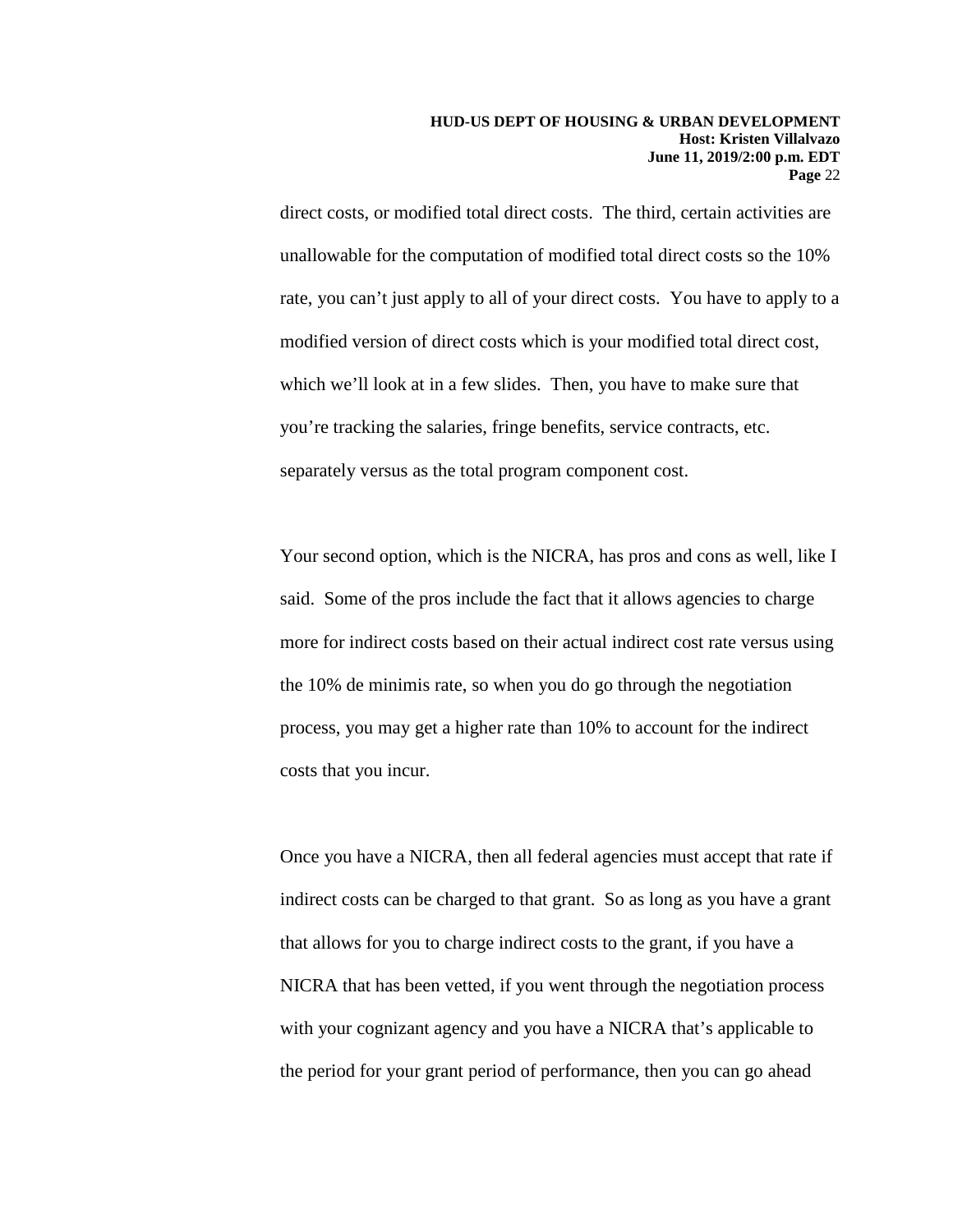and use that because the federal agency now, we must accept it. You can request an increase in the rate based on submission and approval of an updated indirect cost approval from your cognizant agency.

Now, some of the cons that agencies may have, you have to prepare and submit and indirect cost plan and it takes a lot of work and a lot of expertise in order to be able to do so. That's why a lot of the smaller agencies kind of shy away from doing that. Also, you have to identify the appropriate federal cognizant agency to submit the rate to and then to negotiate the rate.

Then another con may be reviewing and negotiation of the rate. It usually takes a lot of time. It's not a very quick ordeal that agencies have to go through. It does take some time to go through that process. It requires experience and knowledgeable staff in order to even prepare the proposal. You have to make sure that you maintain an accounting system that properly accumulates by cost pool, so the accounting system that you use to track and account for your transactions has to have the ability to accumulate costs by the different pools and you have to go through the negotiation process every three years once you've received your rate. So, it takes a lot more work than using the 10% de minimis rate but agencies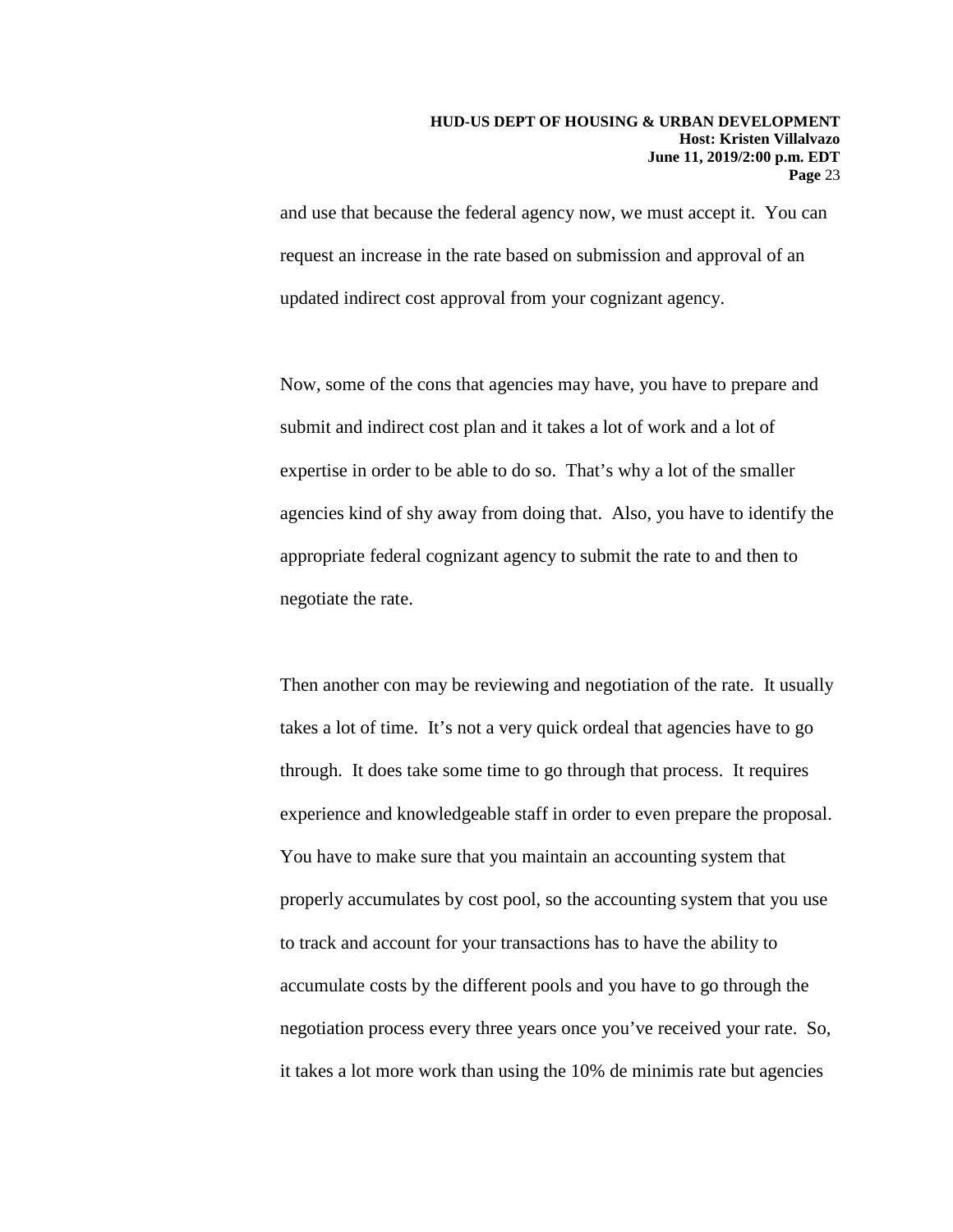that have the capacity to do so find it very beneficial based on these pros that we just mentioned.

The third option would be to use a cost allocation plan. Some of the pros include the fact that it ensures that all of the costs are charged and paid for by all grants that your agency has and it recognizes the actual cost for each program that you may have or each grant. Some of the cons though is that firstly only state local government and Indian tribes that receive over \$35 million in federal awards can use the cost allocation plan. The cost allocation plan just be prepared and submitted along with the cost policy and it is very complex to do.

It's going to require experience and knowledgeable staff to prepare the plan and the policy statements and you have to make sure that you're maintaining an accounting system that's properly accumulating your costs and the corresponding cost allocation methodology on an ongoing basis. It's very time consuming for review and approval by your federal cognizant agency, similar to going through the NICRA process. If you're using the cost allocation plan, do note that this has to go through you federal cognizant agency similarly to agencies that have a NICRA in place.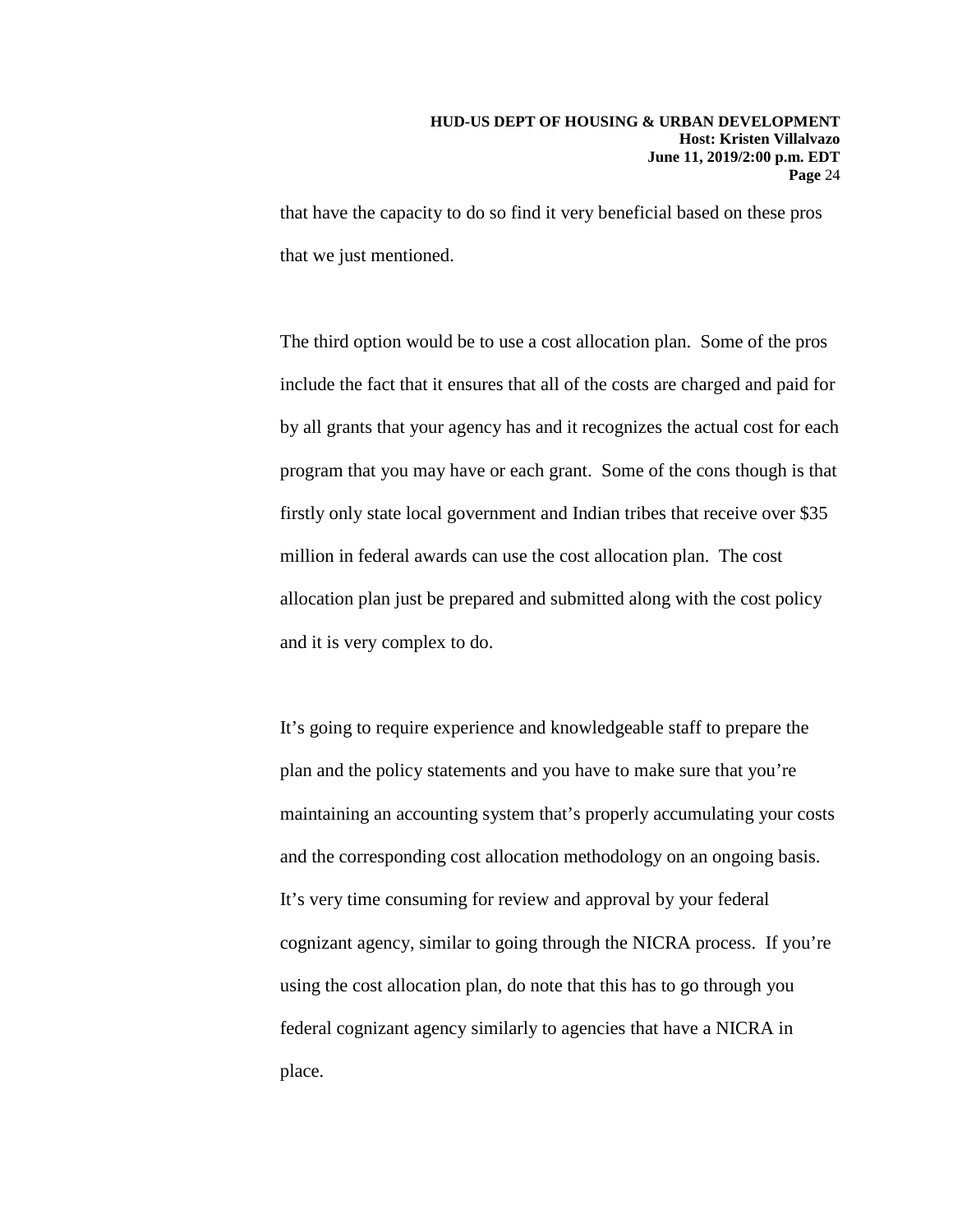So I know that sometimes agencies may have their internal cost allocation plan but it hasn't gone through the process of being approved by a federal cognizant agency. Do note that only these ones that have been approved by a federal cognizant agency will be allowed for you guys to use to account for your indirect costs if you choose this option.

The 10% de minimis rate, we do encourage that smaller agencies or subrecipients consider this if they want to recover for indirect costs and if they meet the eligibility requirements. So in meeting the criteria for selecting this, you have to be an entity that has never received a NICRA, so never in your agency's history could you have received a NICRA, no matter how long ago so that you could therefore use this rate. If you have had one in the past then automatically you don't meet the eligibility requirements.

Also, the rate must be used indefinitely once you've elected it, and you have to use it consistently for all federal awards until you choose to negotiate a rate. So, if you plan on submitting indirect costs for reimbursement, if you choose this rate, to use a 10% de minimis rate, and you have several federal awards, and you are allowed to submit indirect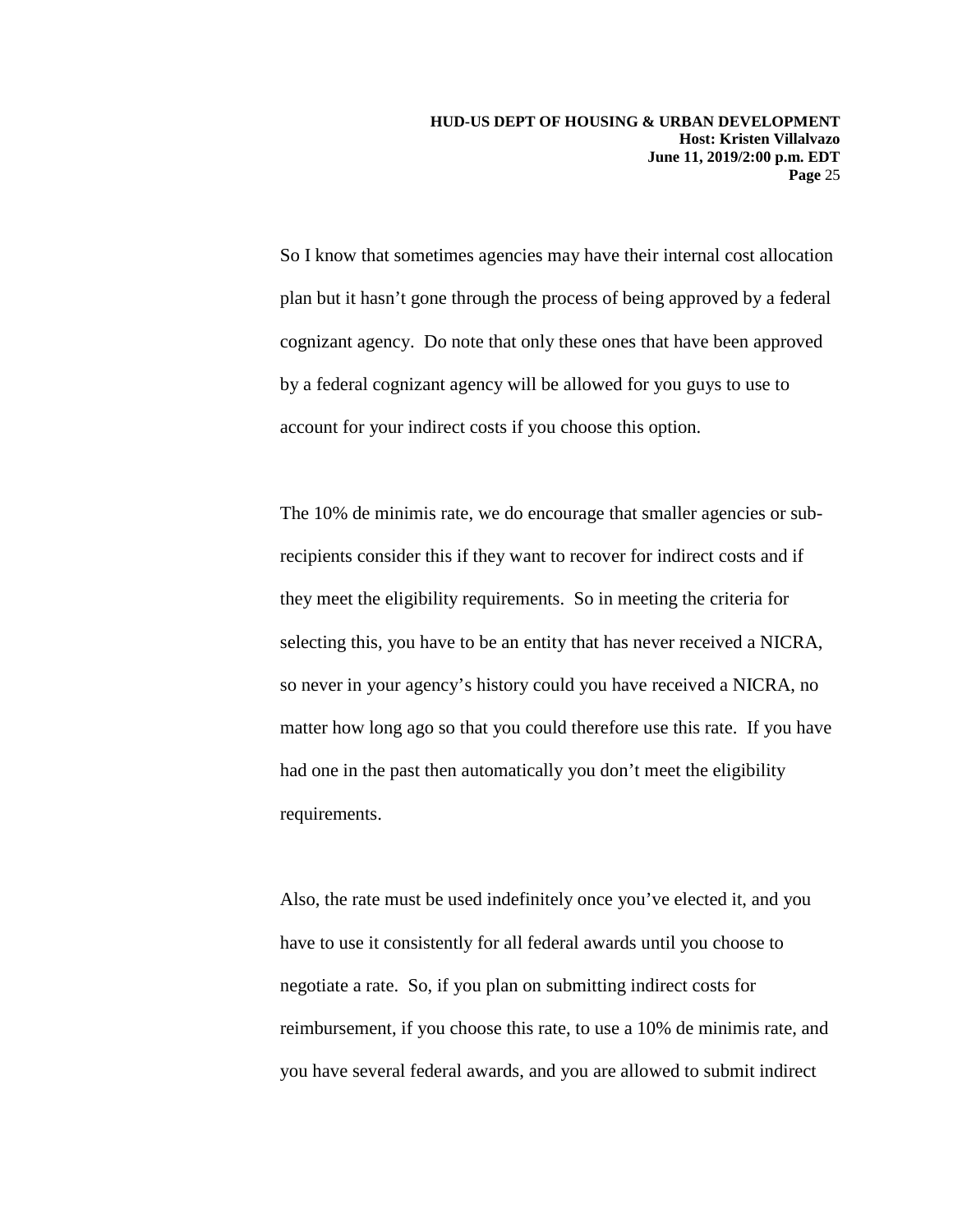costs for reimbursement and then you would have to use the 10% de minimis rate as your methodology, if you choose to do so. If you don't choose to submit indirect costs then of course that would not apply.

The cost composition for the modified total direct costs must comply with the uniform guidance part 200.403 factors that affect allowability. So we spoke about that earlier, about making sure that your costs are allowable reasonable and allocable. If you have received over \$35 million in direct funding from federal awards, then you cannot choose this method and also you have to make sure that you maintain supporting documents on file for the document retention period of three years if you're going to be using this rate. In order to use the 10% de minimis rate, you have to meet all of the abovementioned criteria in order to use this rate.

When we talk about modified total direct costs, so remember, in using this rate, you are going to be applying the 10% to modified total direct costs. Remember I said before that you don't just apply it to your direct costs overall for your program, it has to be the modified total direct costs. This is going to be your base, so what the base is, your base is what you multiply your indirect cost rate by. So, the costs that you have identified as modified total direct costs, they have to be identified specifically for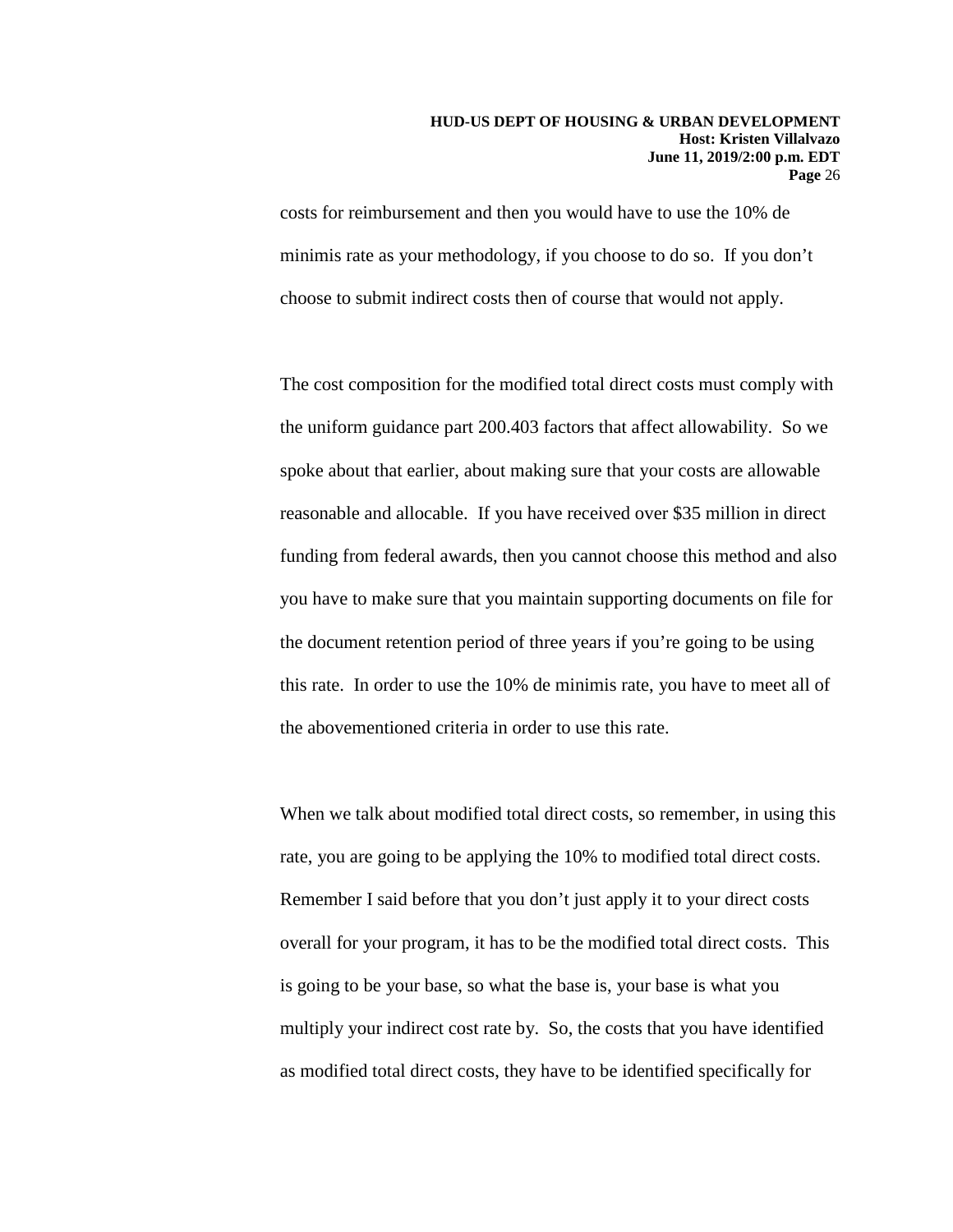this program and directly assigned to the housing counseling program. So again, look at your specific activities that you have. We went over those previously. Look at the different activities that you had and the costs associated with them and you want to make sure that they are specifically identified to the housing counseling program.

The 2 CFR 200.68, this is from the uniform guidance, gives us a definition of what is modified total direct costs and it states that all direct salaries and wages, applicable fringe benefits, materials, supplies, services, travel, sub-awards and sub-contracts up to the first \$25,000 of each sub-award or sub-contract regardless of the period of performance under the grant. So that is the uniform guidance's definition of modified total direct costs.

We caution you today that costs must be identified specifically with a particular program or can be directly assigned to the program, so all of the costs that we mentioned above have to be specifically identified to your OHC grant and the costs must be deemed necessary and reasonable for the performance of the housing counseling grant that you have with HUD in order to meet the definition of a direct cost.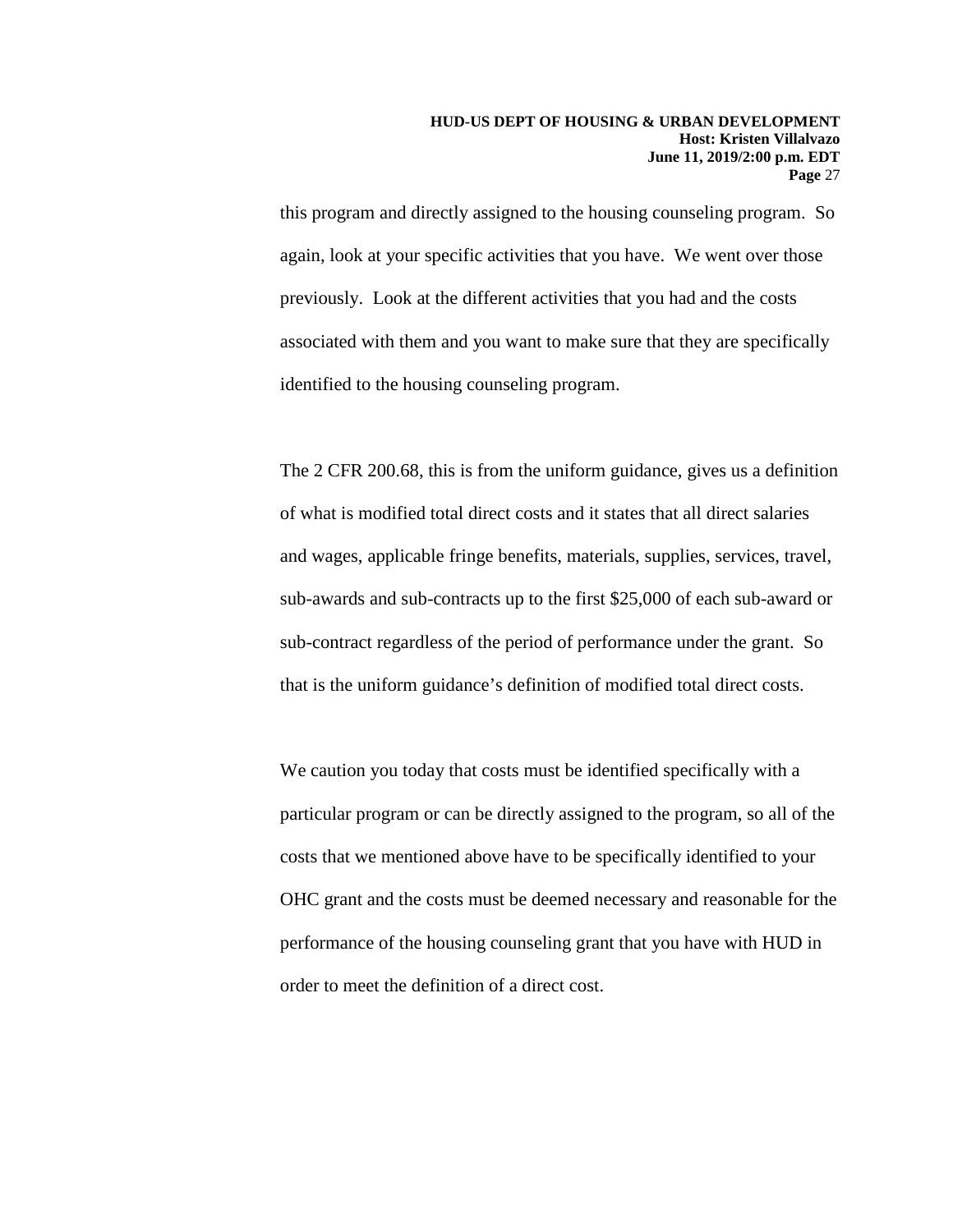Note that the uniform guidance expressly excludes equipment as well as capital expenditures from modified total direct costs. So equipment is defined by the uniform guidance as an item of property that has an equitous [ph] term value of \$5,000 or more and expected value of more than one year. Capital expenditures include buildings, land, office equipment, furnishings, renovations, telephone networks, motor vehicles, etc. So these are expressly excluded from modified total direct costs.

When you're talking about the sub-awards or the sub-contracts, note that only the first \$25,000 can be included for each of your sub-awards in the modified total direct cost. Some of the other costs that you would exclude are rent, scholarship and fellowships and participant support costs. Now, remember we spoke about some of the limitations that are placed on you guys as participants in the Office of Housing Counseling program per the FY18 NOFA. Note that in the definition provided by the uniform guidance, the line item supplies was included there. Per this NOFA, supplies are not allowed as direct expenses so you cannot include supplies in your modified total direct cost for this grant.

Here we have a table for the housing counseling grant talking about what's included versus not included or excluded. Direct labor based on eligible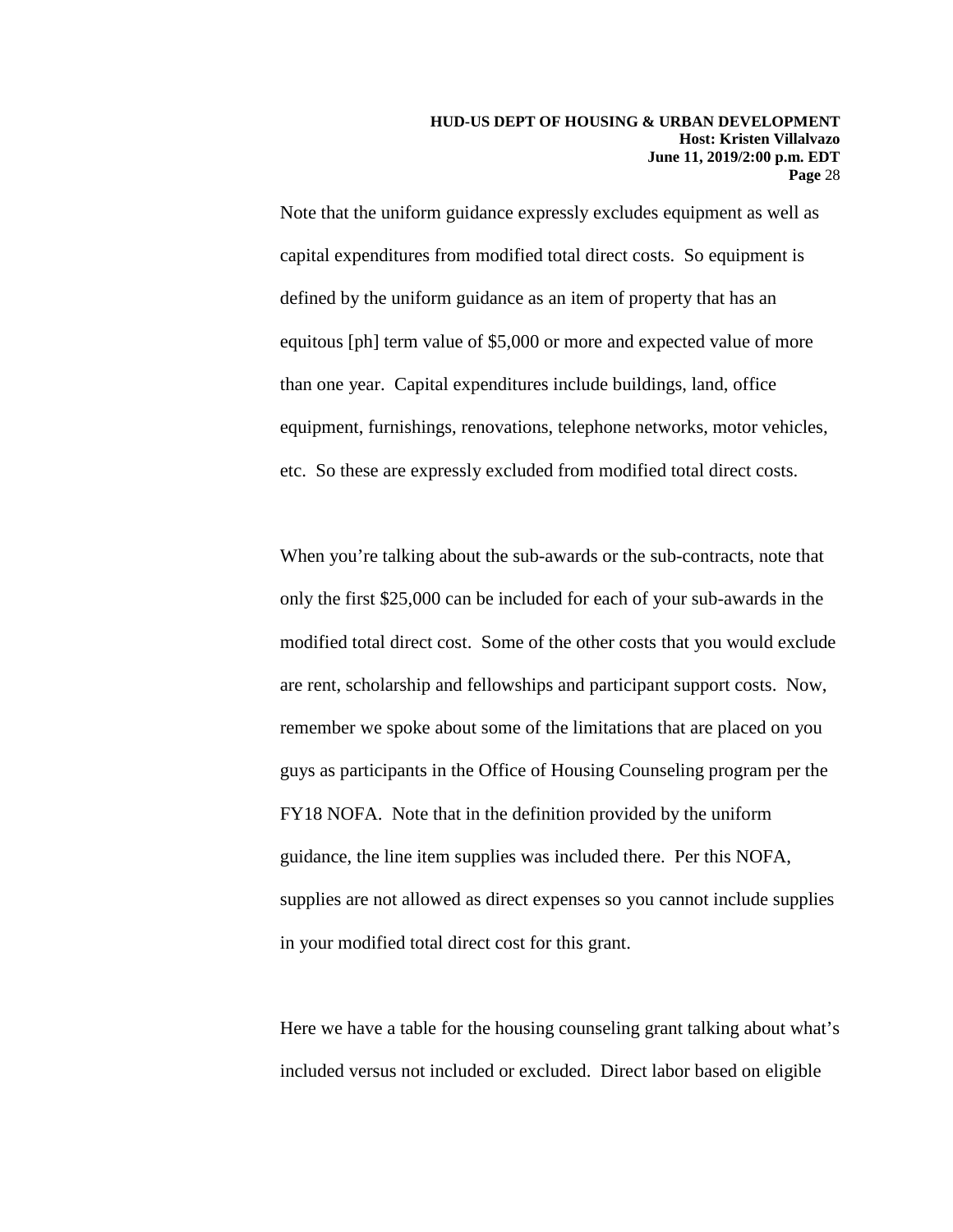activities that we spoke about and the associated fringe benefits, the subaward up to the first \$25,000 for each sub-award, training based on eligible training activities, marketing and outreach costs, travel, consultants and any other direct costs, but remember whenever we talk about other, we have to itemize those and specify what's included in the other costs. Excluded costs would be rent, utilities, phone, internet, technology, equipment, supplies, postage, capital expenditures, program participant costs and any unspecified administrative costs. Those must be excluded.

When we talk about the direct salaries and wages, this is the amount that you're paying, that you've paid or that you have accrued for your employees who worked on the program providing eligible activities or eligible services. You want to make sure that you're applying your methodologies consistently for both government as well as nongovernment activities and that the charges for work performed are being documented in an auditable format so that if you guys got selected for a review, we could look at your supporting documents and verify that the costs were associated with the program.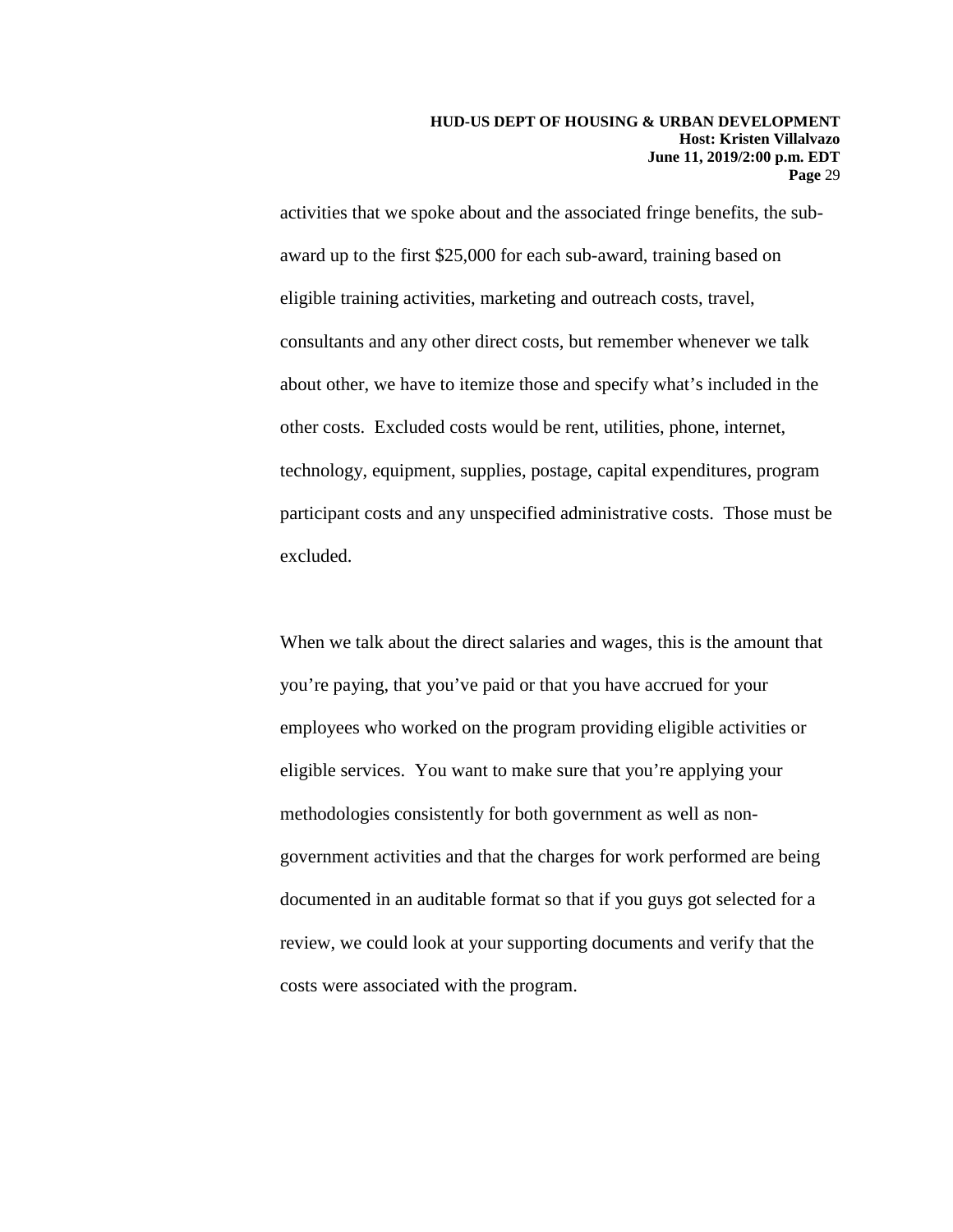Direct admin and clerical salaries and wages, you know, salaries for clerical staff or admin staff, they may be requested as direct costs if those costs were deemed to be an integral part of the project or the program and if during the budgeting process you properly justified why those expenses or those salaries and wages were directly related to the grant. The fringe benefits direct costs in proportion to the salary for that same charge as the award, so once it's directly related to the salary then you guys should be okay. If it's outside of that then we would definitely be asking questions just to get an idea of what methodology you are using if not associated with salaries to the award.

If you don't have a fringe benefit rate at your agency, I know some agencies do not, so if you don't then typically fringe benefits would include the employer's portion of the retirement contributions, employer paid taxes, employer paid health benefits and employer paid tuition benefits. Those are typically what you would include in your fringe benefits rate when you're doing that computation.

For consultant fees, we do caution that you pay attention to what is the rate that you're paying your consultant and we also want to emphasize that any consultants that you use have to be approved by your HUD POC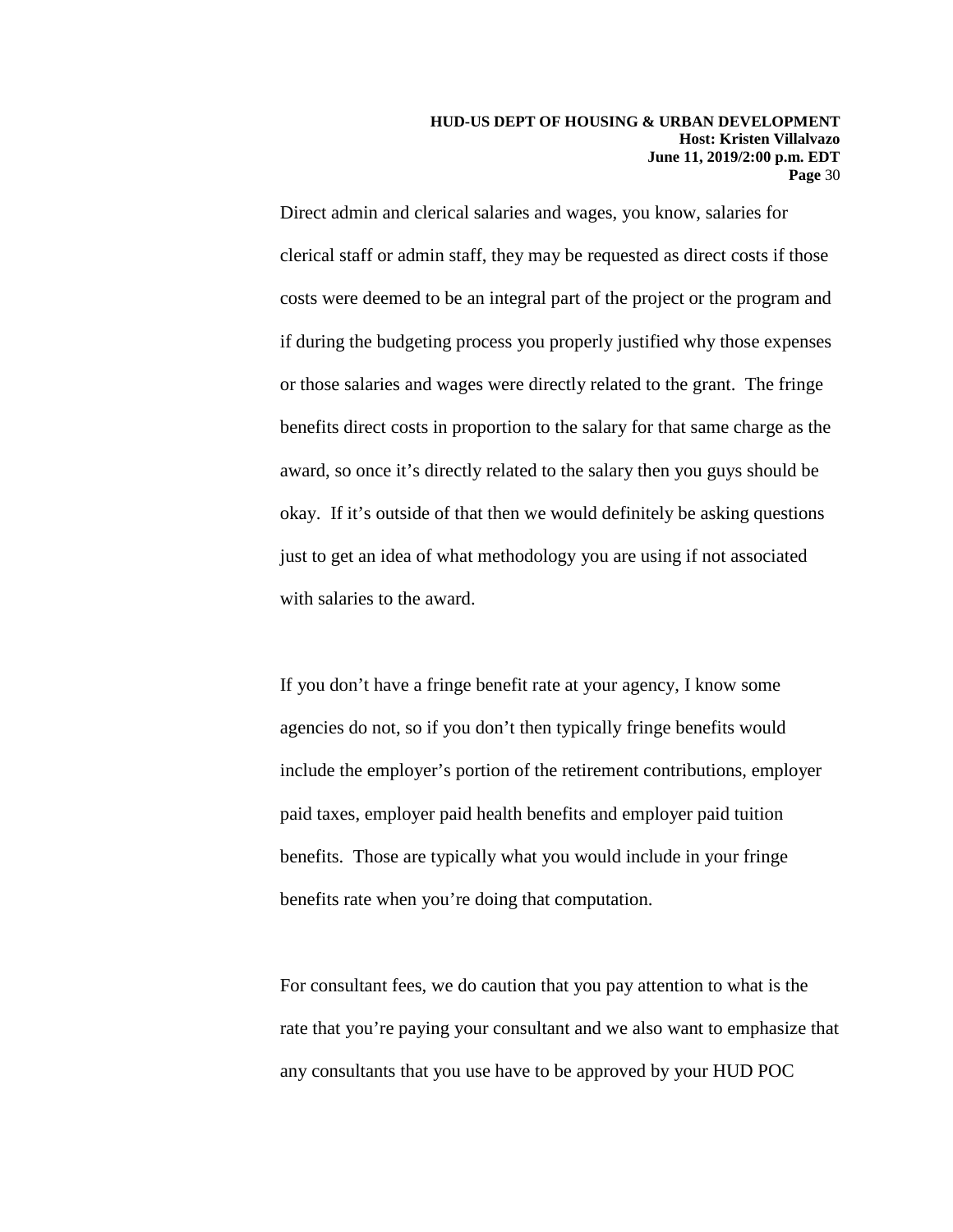directly. For your FY18 grant, per the NOFA, the amount that you pay your consultants cannot exceed an hourly rate of \$65.48 or in total for the year could not exceed \$136,659.

For travel costs, expenses for any transportation or lodging, costs that perhaps if you're using a per diem, that would be included, as long as the travel is related to activities specifically identified to the housing counseling program then you should be fine. Just making sure that your supporting documents, you have that readily accessible should you guys get selected for a review.

When you talk about sub-awards, only the first \$25,000 of each sub-award can be included in the computation regardless of the period of performance. So we have a couple of examples to kind of make sure that agencies or participant agencies' training get how to do the calculation. In this first example, I wanted to highlight how you would make sure that only the first \$25,000 for each sub-award is being included in your modified total direct cost.

So, if we look at the tables here, we'll see the salary for the counselor being listed as a direct cost, salary for the admin person, but of course if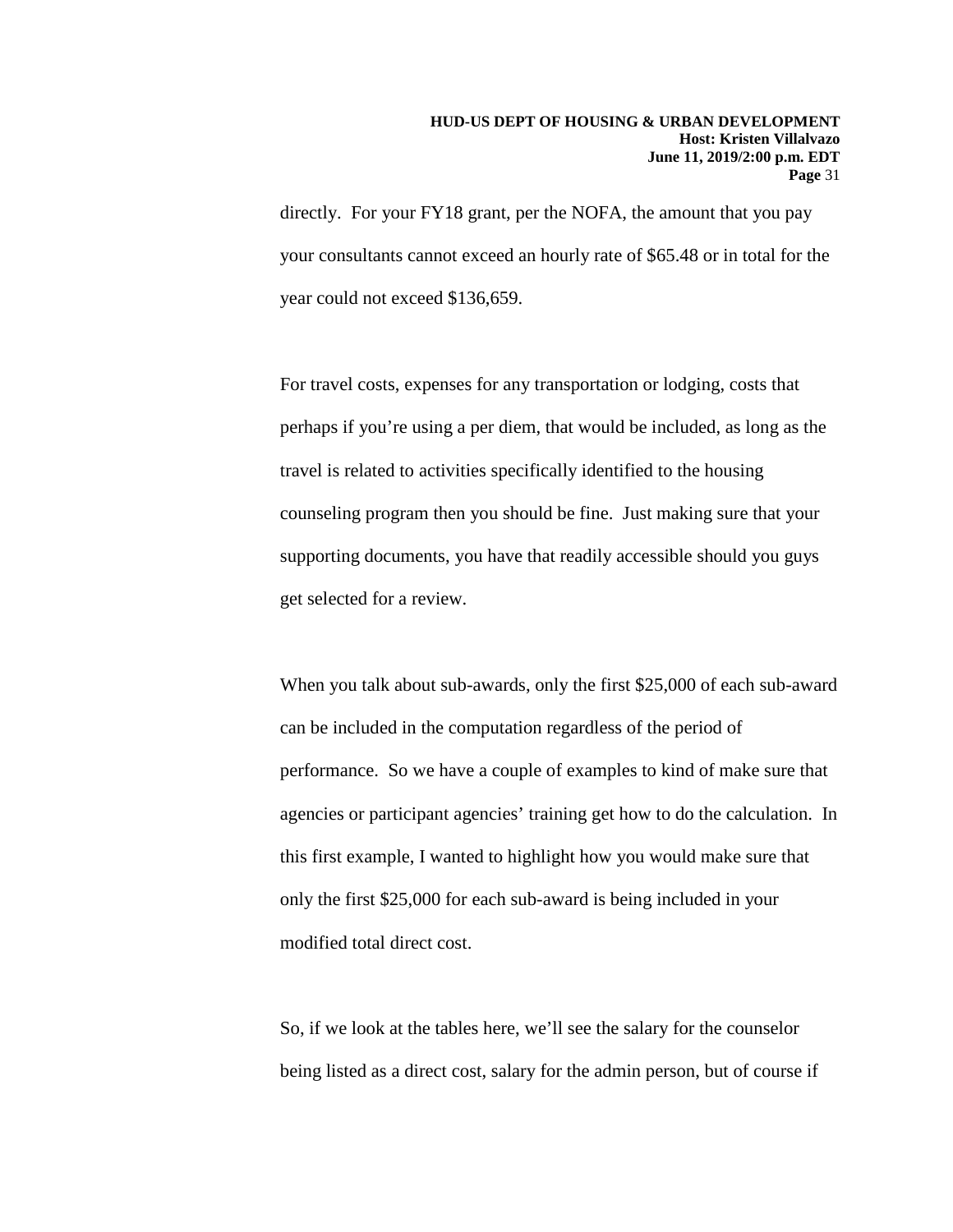you had an admin person you have to justify why their salaries were directly related to the program and your fringe benefits associate with the salary, travel expenses, training expenses equipment. Note that in the column that talks about the eligible costs, the equipment, there's nothing there. Sub-awards for ABC grantee, there was a \$75,000 sub-award and for sub-grantee DCE, there was a \$20,000 sub-award, and for sub-grantee MNO, there was a \$25,000 sub-award. So the total direct costs incurred by this agency was \$285,000 but not all of that is eligible for the modified total direct costs.

Here, as a continuation, you'll see that here we would determine the modified total direct costs by looking at the total costs for the entity or the agency and excluding any cost that is deemed unallowed, any equipment, any capital expenditures, rental costs or any portion of a sub contract that exceeds the \$25,000 would have to be excluded. So, you'll see that we excluded the \$70,000 to get modified total direct costs of \$215,000.

Now, in computing the indirect cost amount, you would multiply the 10% de minimis rate by modified total direct costs. Remember modified total direct cost is the base and you multiply your indirect cost rate by that base to get \$21,500 for your indirect cost and that's what you would submit to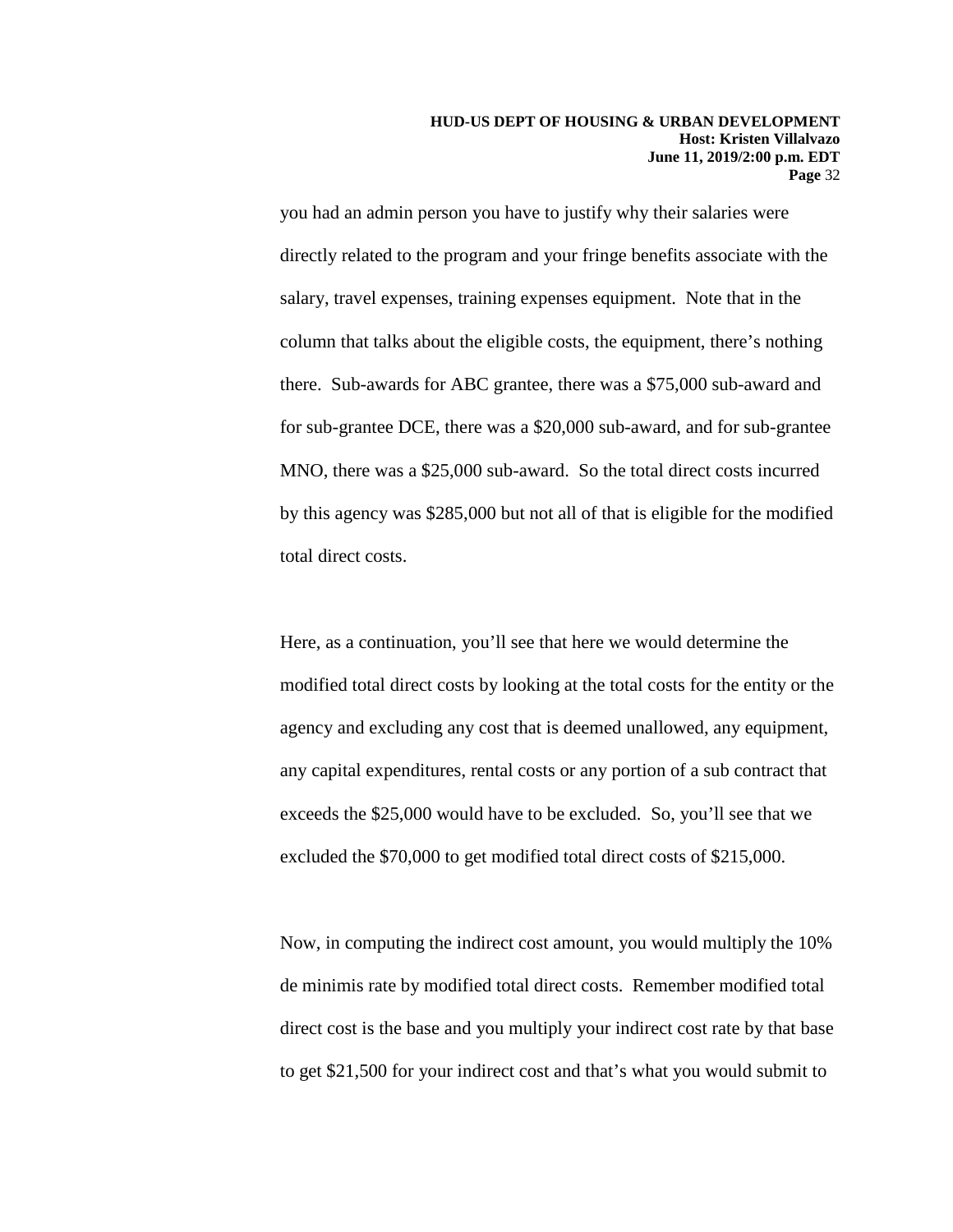HUD for reimbursement. If an agency just multiplied the 10% by their total direct cost which is \$285,000, they would have computed \$28,500 which would have been incorrect and we would not have allowed that for reimbursement.

Here we have another example where an entity was awarded \$850,000. They had direct costs of \$805,000 so their direct salaries were \$450,000, the associate fringe benefits were \$90,000, travel \$15,000, sub-awards to agency A \$65,000, training costs were \$15,000, cost for credit reports were \$15,000, annual consultant fees was \$155,000 to get their total cost, their total direct costs being \$805,000. Now note that the guidance says that only up to the first \$25,000 can be included, so we're going to have to exclude \$40,000 from the sub-award to sub-grantee A because sub-grantee A received a sub-award of \$65,000. Then computing modified total direct costs, we're going to have to deduct \$40,000.

Credit reports aren't allowable as a modified total direct cost even though it's allowed for a direct cost, it's not a part of MTDC, so we have to exclude that amount of \$15,000. And the consultant fees, remember a couple of slides previously, we looked at the consultant fees and there was a limitation. They can only have an annual amount of up to \$136,659 for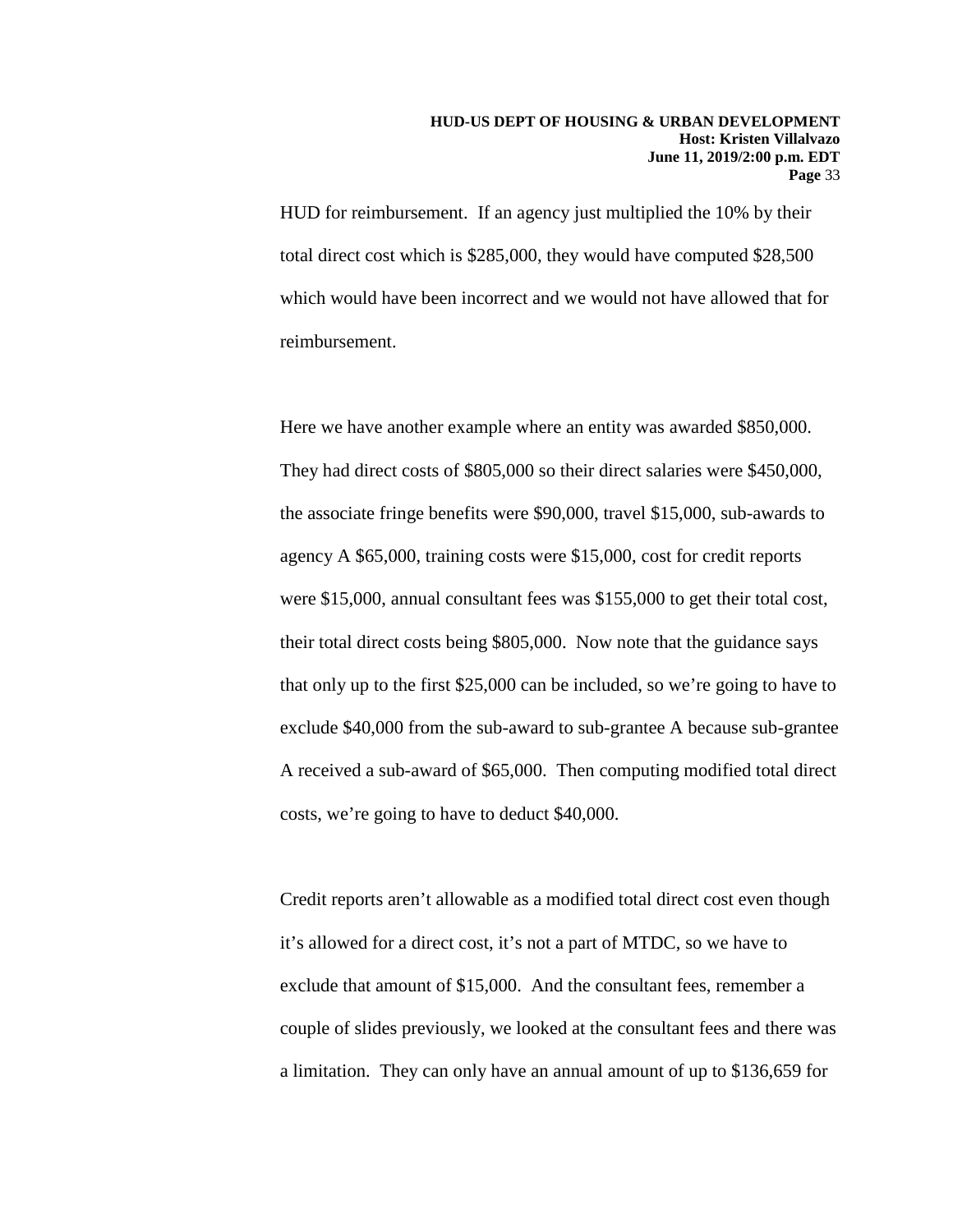the FY18 year. So, in total, we're going to reduce the total direct costs by the \$40,000, which is the excess of the sub-award, the consultant fee and the credit report amount, so we're reducing \$805,000 by \$73,341 to get modified total direct costs of \$731,659.

Here, you can see it side by side, what the direct costs were and what was eligible for modified total direct costs. You'll see in the line item for the sub-award, instead of bringing over the \$65,000, we only brought over \$25,000 for modified total direct cost in the right column. Credit reports, we didn't include any of the credit reports, so we have a zero there, and annual consultant fee, we reduced that from \$165,000 to \$136,659. In calculating the indirect costs, we multiplied 10% by the modified total direct cost to get \$73,165 as the total indirect cost per this methodology.

Had we just multiplied the 10% by \$805,000, we would have incorrectly computed \$80,500 and of course, that would not be correct. So, in total here we have the total direct costs, so if you look at the table, total grant award amount being \$850,000, we have all of the direct costs, \$805,000 for their total direct costs. For the indirect costs, notice we reduced that to only \$45,000 because the agency had an award of only \$850,000. So even though we computed indirect costs as \$73,165, remember you cannot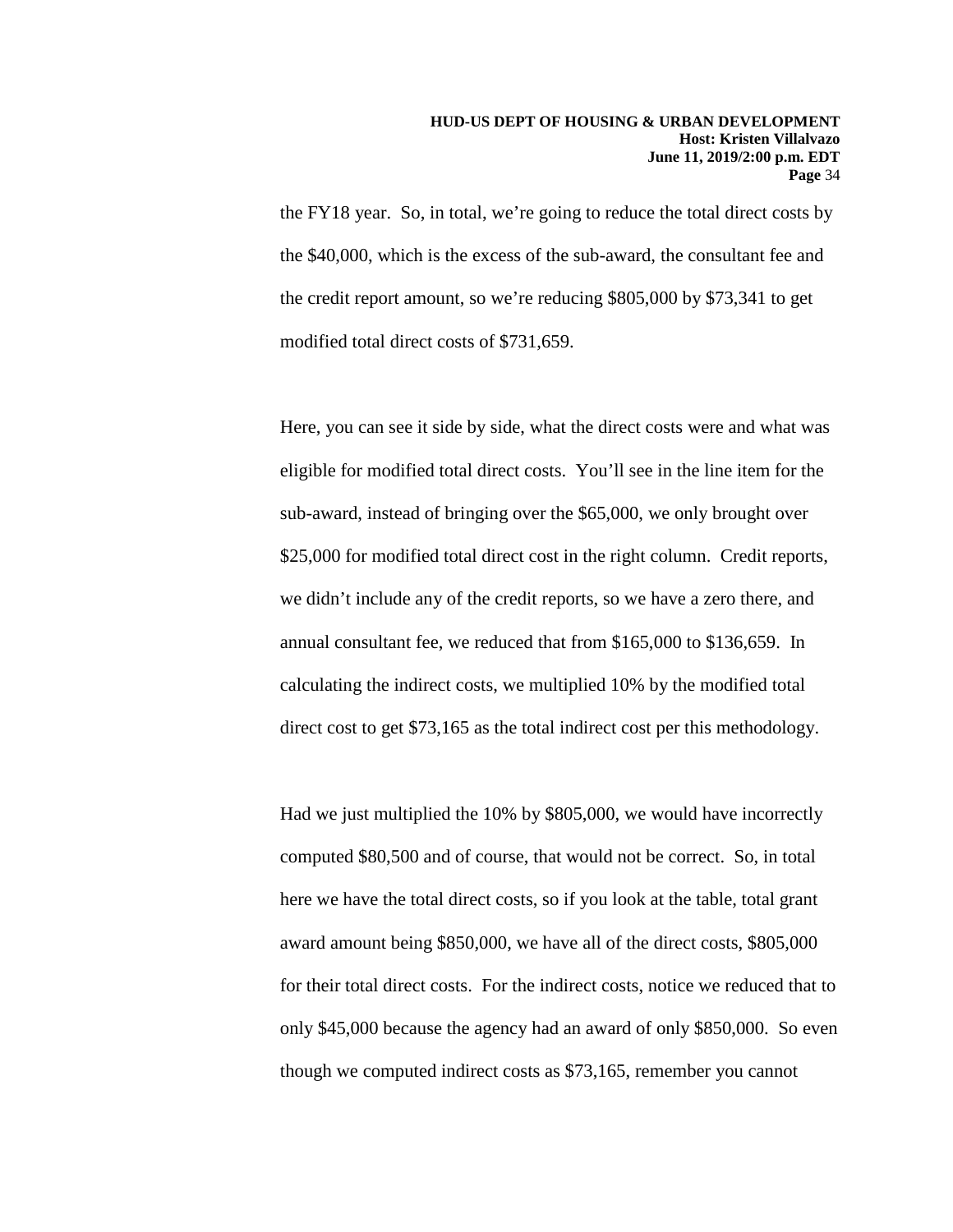exceed your total grant award amount, so we had to reduce the indirect costs to \$45,000 in order to not exceed our grant award amount.

Now, in talking about the negotiated indirect cost rate agreement or NICRA, this is an indirect rate that's negotiated with a federal cognizant agency for federal awards by non-federal entities so that you guys can then allocate and claim indirect costs. So, if you have an NICRA in place or if you've had one and you're going through the negotiation process, then you'd be familiar with this but for agencies that don't, this is something that has to go through a negotiation process with a federal cognizant agency where they will be able to review and approve your indirect cost rate that you will apply to a specific base that they'll identify.

And your cognizant agency is typically the agency that provides the largest amount of direct federal funds. The different types of indirect rates in NICRAs are the provisional rate the final rate, a predetermined rate or a fixed rate with a carry-forward [ph]. The provisional rate is really a temporary rate that you would use for interim reimbursement and reporting on your indirect cost for award. It's usually renewed upon completion of the grant period.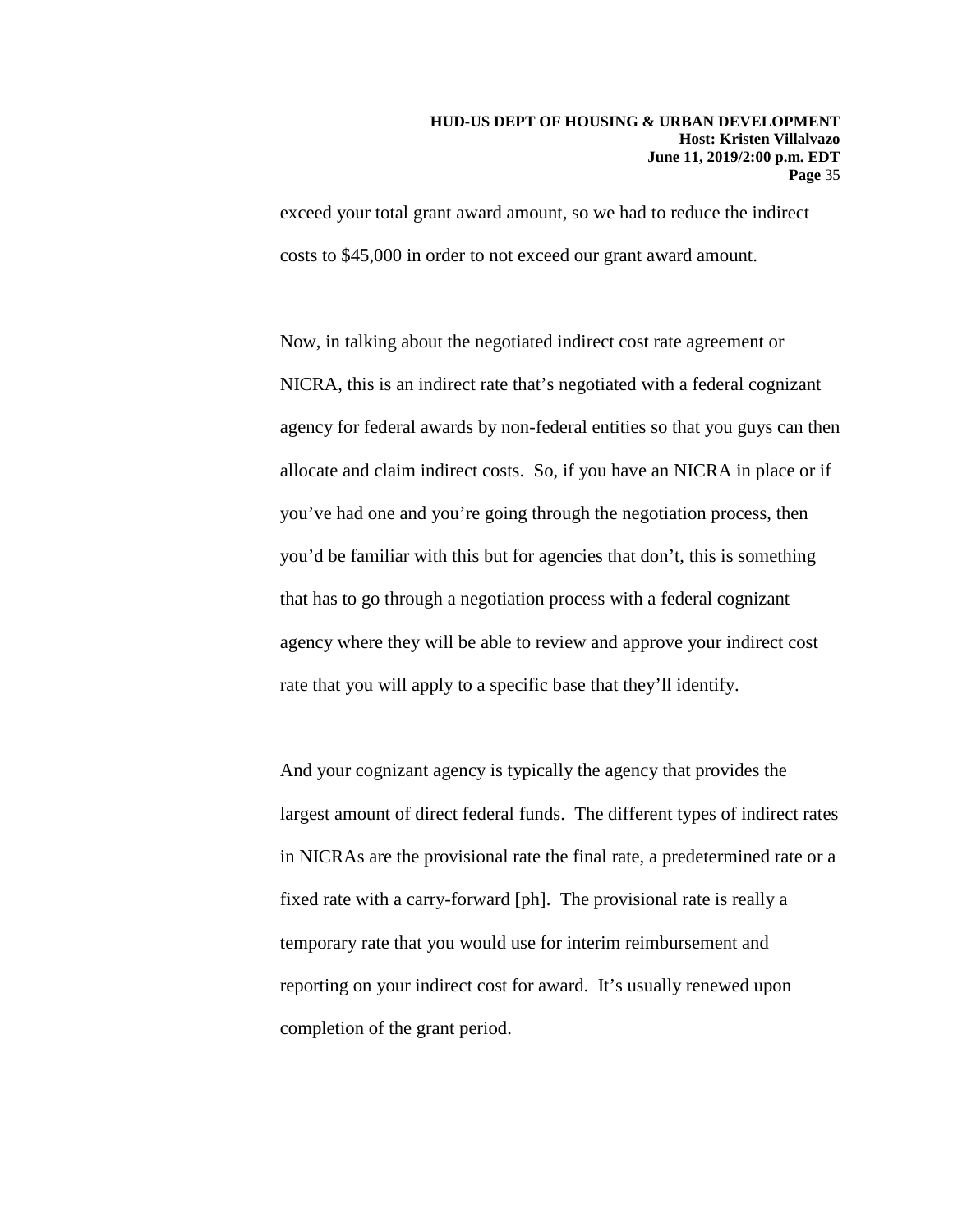A final rate is a rate that's determined at the end of the accounting period typically based on actual costs so there is no—it's not subject to any adjustment. You typically renew that annually. The pre-determined rate is a permanent rate that's established for a discrete period of time and it usually corresponds with one or more fiscal years, so usually two to five years. The fixed rate with a carry-forward is usually set for a period covered under the funding action and any adjustment is carried forward to subsequent periods. That is usually reviewed every two years. Well, it's usually good for two years and then renewed annually after that.

So here we have an example of what a negotiated indirect cost rate agreement looks like. If you look in the middle section that says section I, Rate, it tells you the type of rate that the agency would have, so your agency, it would specify the type of rate that you have. So, that will help you to determine okay, when do I need to get this renegotiated. It tells you the period that it's effective for, so it tells you when it expires. It gives you the rate that you would use. So, with the modified total direct costs, or the 10% rate, that rate is 10%. With a NICRA, it will specify your rate here. Typically, it depends, whether it's more or less, it would specify it here.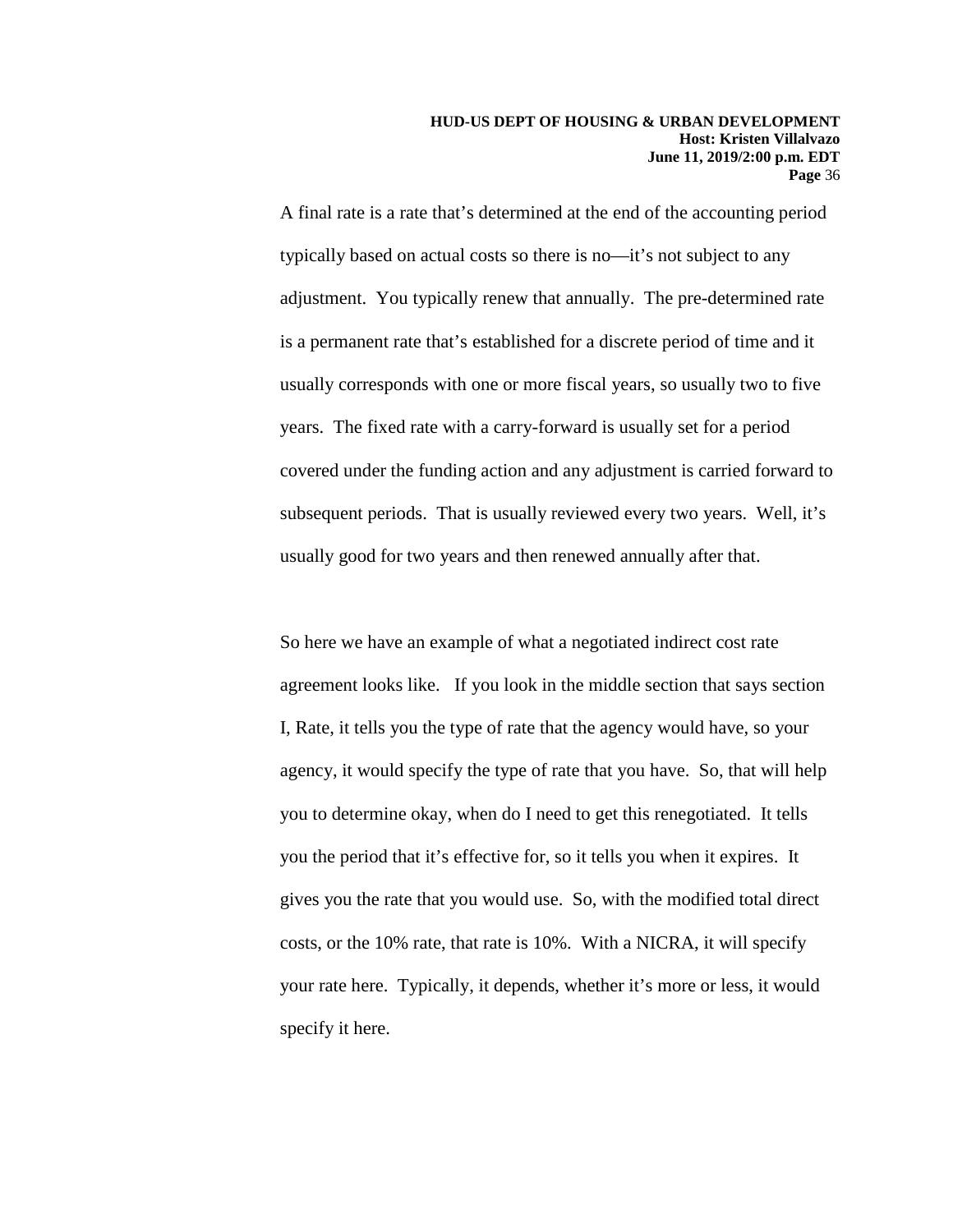Then if you look [indiscernible] it's applicable to all programs and if you look at the base, it tells you what the base is so that is what you can multiply that 14.9% to. So it says the base is total direct costs less any capital expenditures and pass through [indiscernible]. So that is the base that you would apply that to. And when HUD looks at your costs that you submit for reimbursement and how you calculate your indirect costs, we will look at your NICRA to look at the expected period. We'd look at the rate that you're using and making sure that the rate that you have here that was approved is being applied to the correct base. And it also tells you how to treat fringe benefits per this example.

So, in using the NICRA, you want to verify the indirect cost rate that's been specified, look at the rate effective date, look at the base and then go ahead and compute your indirect costs. So when verifying the rate you want to see what does their NICRA say? What type of rate does is specify? Is it a provisional rate, a final rate, a pre-determined rate to let you know if there are any adjustments that you may need to make in the future. You want to use the actual rate and not round up or round down. I do know that some agencies, say they have a really high indirect cost rate like 70% or something like that, but they choose to use a lower rate of maybe 30%, 40%. That is fine, you just make sure that you're not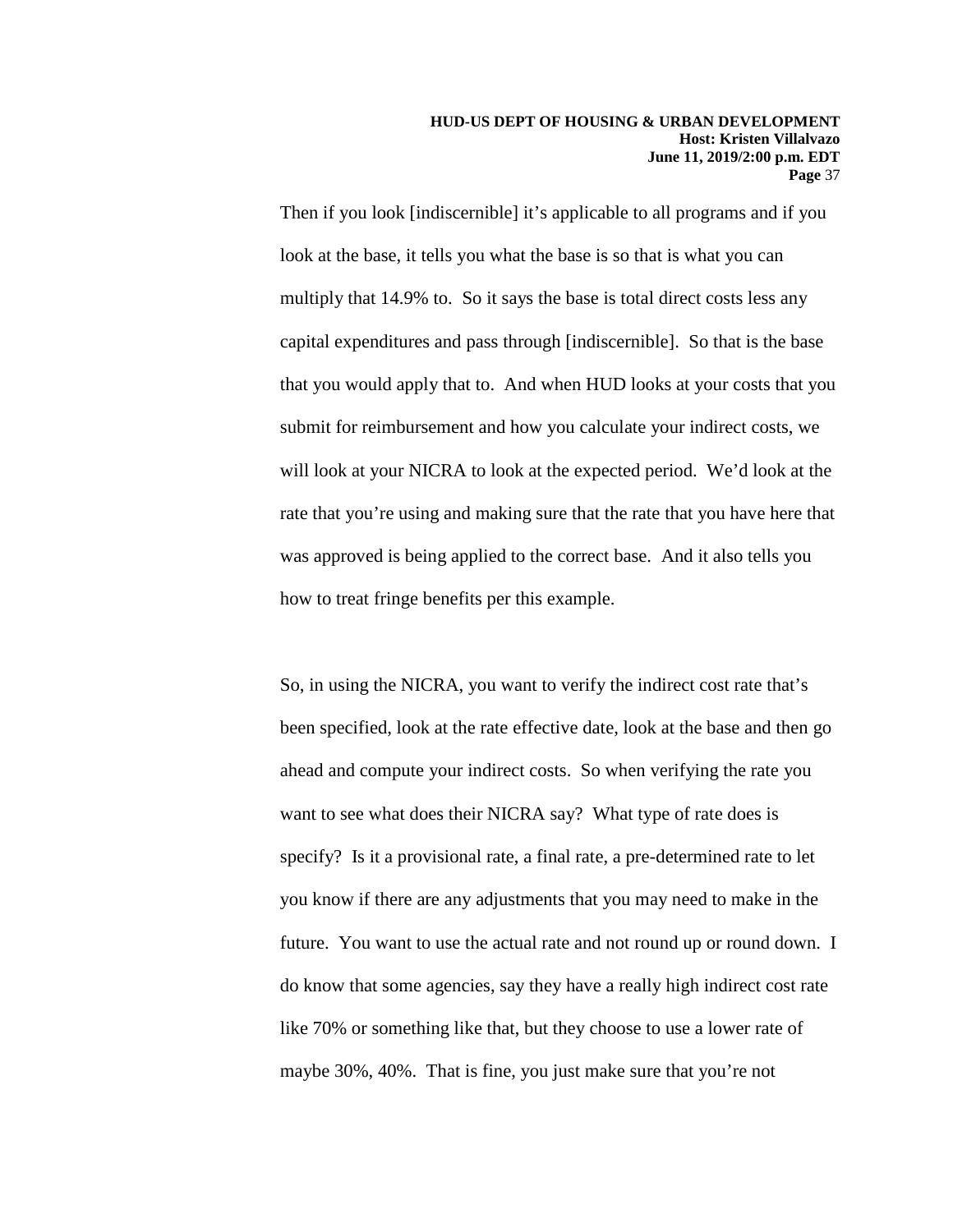exceeding your NICRA rate. Then, also if you have another rate like the 14.6% or something like that, don't round it up or round it down, just use the actual rate unless you're trying to say okay, we're just going to go with a lower rate so as not to exceed our grant amount.

The next thing you want to do is look at the effective rate per your NICRA and use the rate that's effective during the period of performance of the grant. So note that the FY18 grant that you have, it covers two years, so you want to make sure that the rate that you're using is effective for the period of performance of the grant. If your rates have expired, then if you're a parent agency and you have sub-grantees or if your HUD POC is looking at the rates that you're using, then we're going to be looking at any modifications or if you've submitted a more recent indirect cost rate proposal to your cognizant agency and we're going to be taking a look at that. We typically would encourage you to use the lower of the expired rate or the new proposed rate in calculating your indirect costs so that you can be more conservative.

Also, take a look at the base that you're using. Make sure that the base matches up with what your NICRA specifies. You want to make sure that you're reviewing your submitted budget and identifying the line items that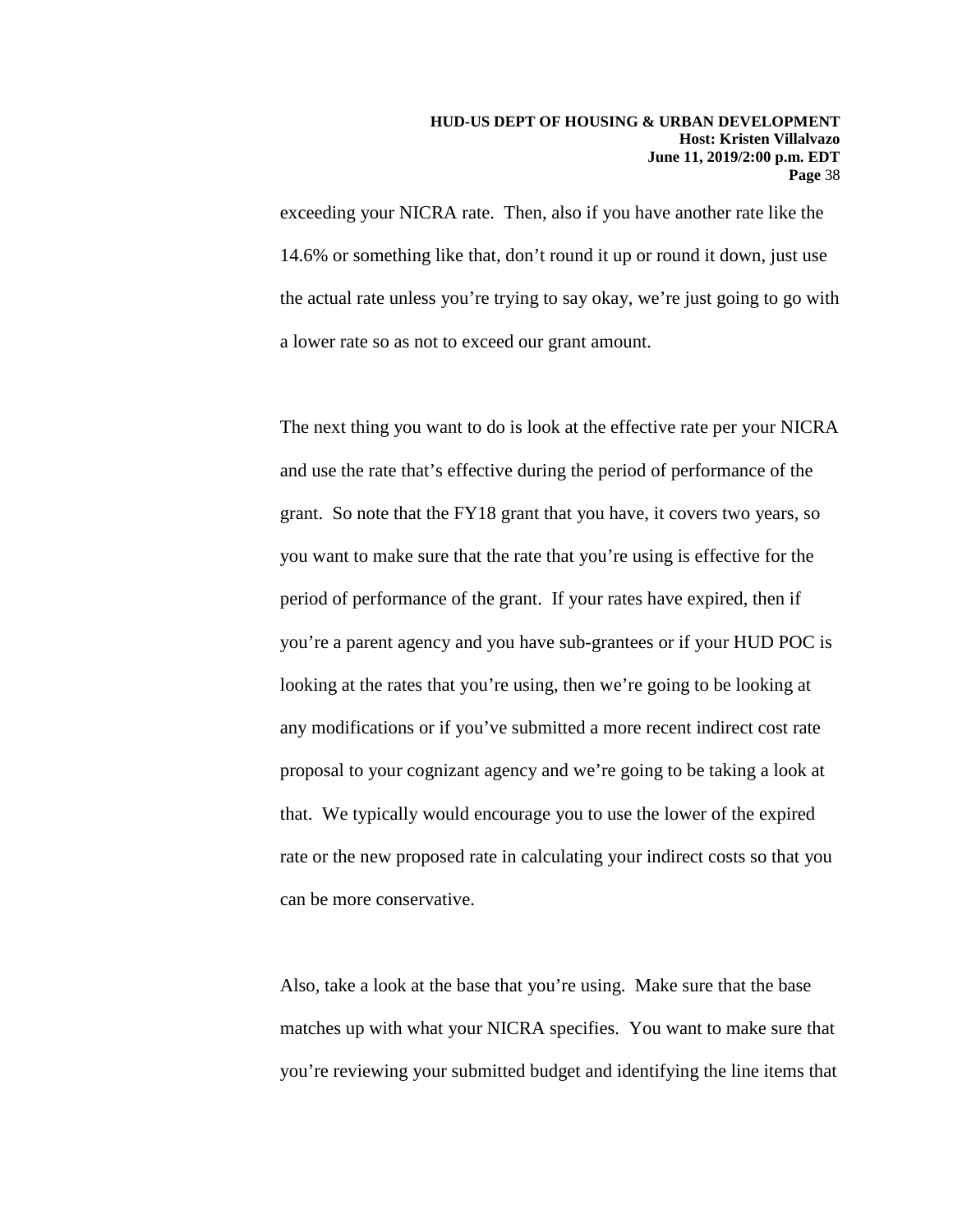should be included or excluded in the base per your NICRA. Anything that you're including in your base, make sure that it's not unallowable per the uniform guidance or it's not unallowable per the NOFA and then you go ahead and compute based the correct base.

Some of the more common allocation bases that we have seen, we have seen where the base is directly salary and wages including [indiscernible], including fringe benefits or direct salary and wages including vacation, holiday, sick pay and other paid absences but excludes all other fringe benefits and then we've also seen where the base has been modified total direct costs consisting of salaries and wages, fringe benefits, materials and supplies, services, travel and sub-awards up to \$25,000. So, pay attention to the base that's specified in your NICRA. Make sure that any of the costs that are included in your base, that they are not expressly unallowable per the uniform guidance or make sure that the HUD grant allows for those activities to be reimbursed as direct.

In computing your indirect costs, you're just going to multiply the rate, the verified rate per your NICRA by the verified base and compare the computed total to the budget. Any variances that you have would be discussed. Make sure that the rate that you have does not exceed the total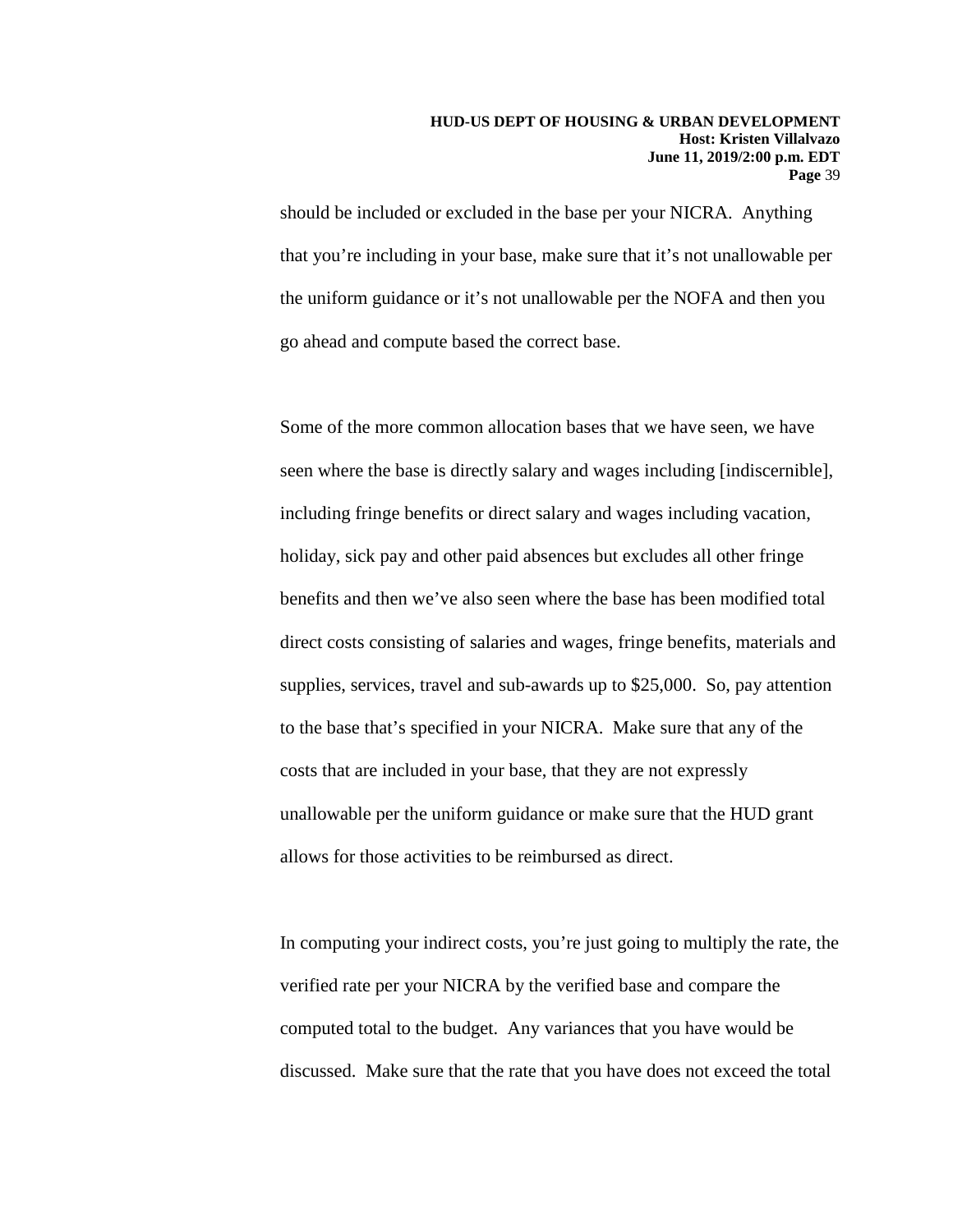grant award amount. If you remember the example that we looked at with the 10% de minimis rate example we reduced the indirect cost so as not to exceed the grant award amount.

For the cost allocation plan, this is really a document that is going to identify and explain the distribution of allowable direct and indirect costs based on different allocation methods that you're going to be using. It's for state local government and public assistance programs. These are the only agencies that can submit a cost allocation plan and it must be approved in the same manner as an indirect cost rate during the NICRA process.

There are different methods for using a cost allocation plan. The simplified method is usually used when the federal award that an agency receives is not really material and the organization only has a single function that they could apply their costs to and so all programs benefit from the indirect costs to relatively the same degree. Agencies that use the multiple allocation method are ones that have programs that do not benefit to the same degree and typically state local government agencies prefer this method as compared to any other. The direct allocation method is where costs are charged directly to programs except for the G&A. Your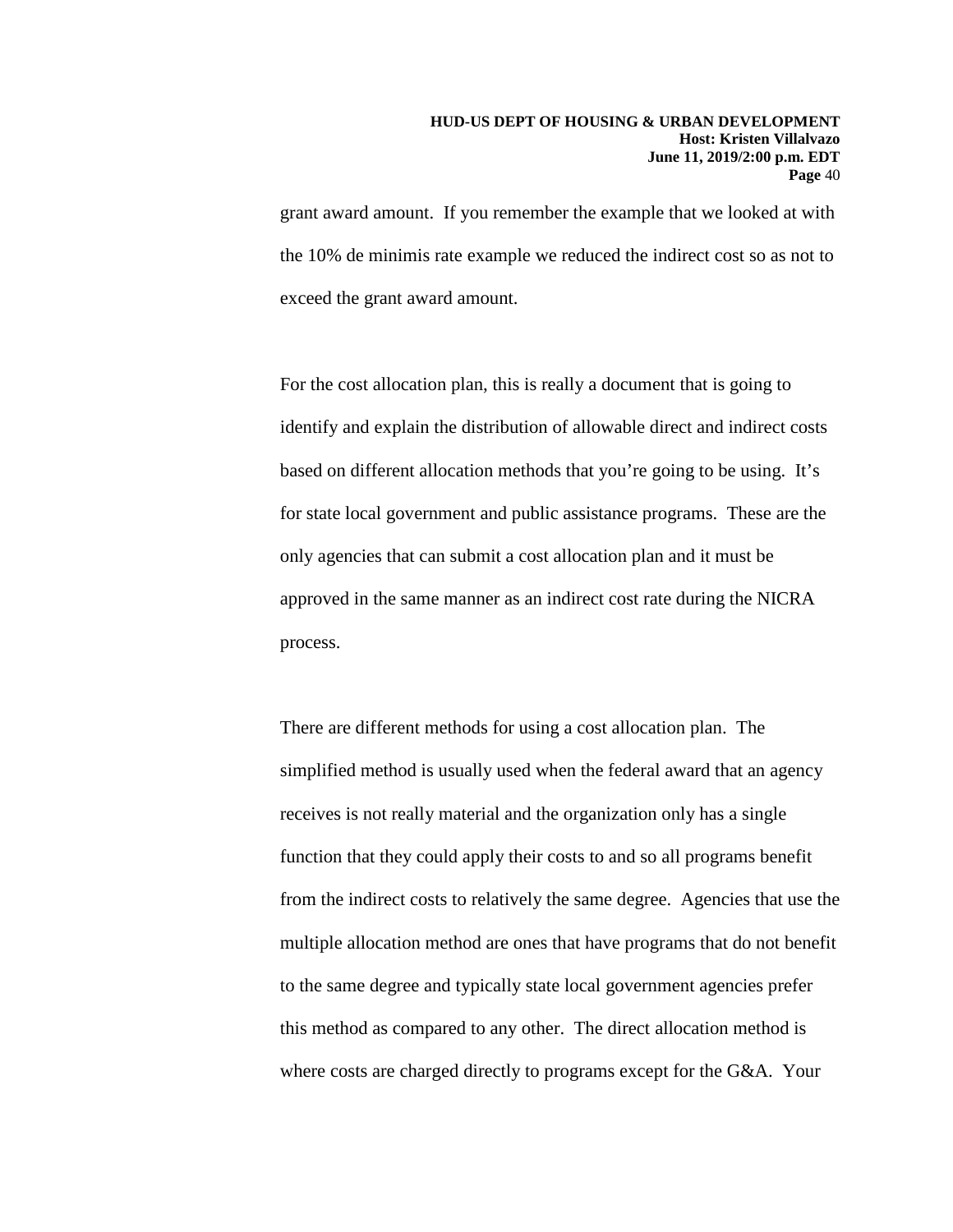indirect costs are usually pooled and allocated to the direct costs objectives based on the various distribution bases.

For federal agencies such as HUD, they are required to include in the NOFA policies relating to indirect cost rate reimbursement or matching or cost sharing, but for this program there is no cost sharing or matching but they do specify your options for indirect costs. As pass-through entities, the uniform guidance talks about terms and conditions that you must adhere to in passing through funds to your sub-grantees. For example, they state that you guys can't impose your own NICRA on your subgrantees or you can't restrict your sub-grantees from you changing indirect costs if they're eligible to do so.

For non-federal entities that are able to charge 100% of their costs directly and not charge indirect costs, you can go ahead and just charge all of your costs as direct. You certainly are not required to claim indirect costs. That is something that is never mandatory but if you do choose to submit indirect costs for reimbursement, you just want to make sure that you are using one of the three option that are available to you.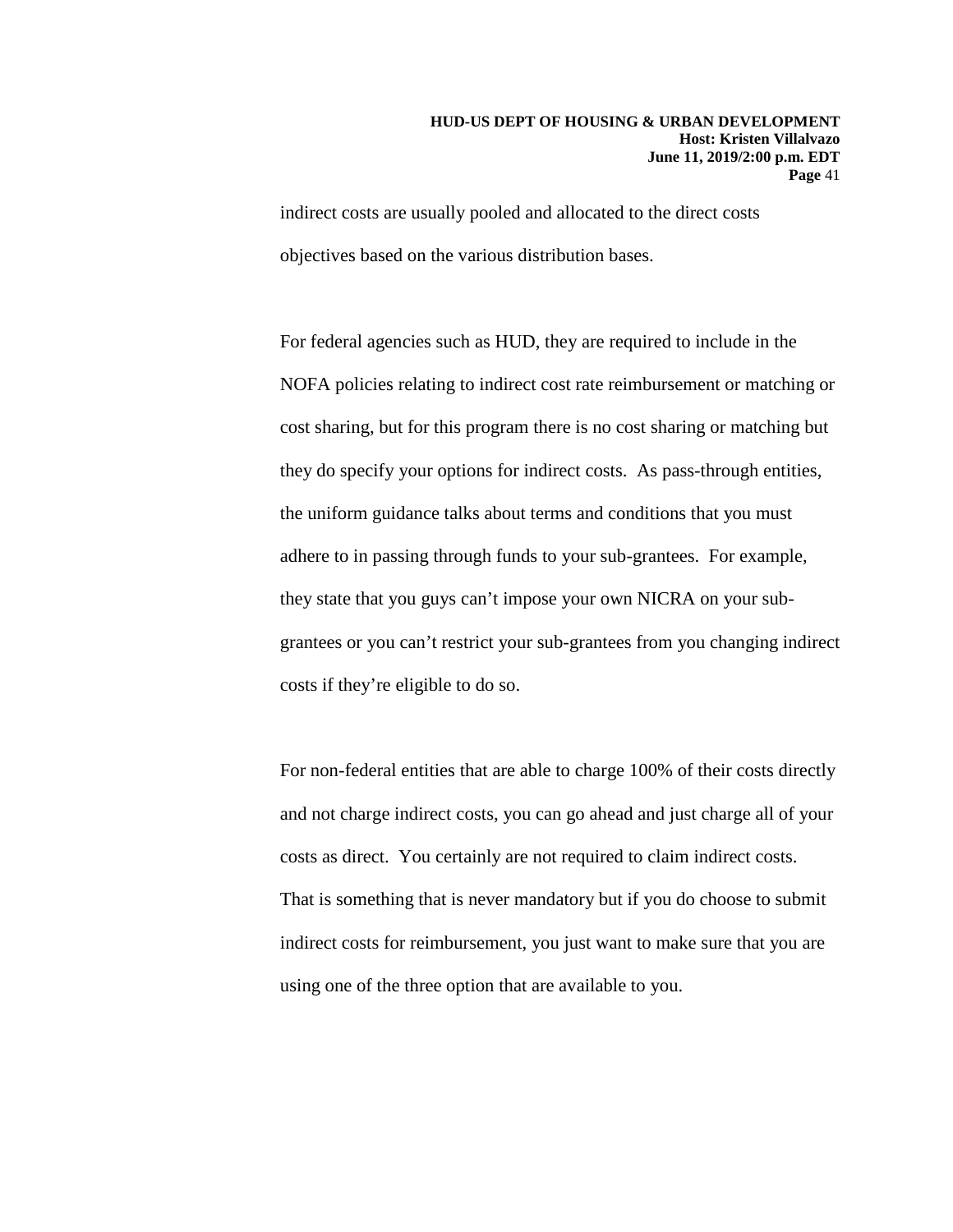For parent agencies, if you have a sub-recipient that has a NICRA and they wish to use that NICRA, you must allow them to do so. You should not restrict your sub-grantees from doing so. It is not permissible for a pass-through entity to force or entice a proposed sub-recipient without a negotiated indirect cost rate to accept less than the 10% de minimis rate. So if you have sub-recipients and they wanted to charge some indirect costs and they are eligible to use the 10% de minimis rate, then you would just go ahead and allow them to do so versus trying to force them to use a lower rate.

For agencies that will be submitting indirect costs for reimbursement, we do note that there is a three-year document retention period where you must maintain documents on file for the direct costs that you incur for the period and you also want to make sure that you include or that you have on file, documentation for the indirect cost rate proposals or the cost allocation plan or the written methodology for your indirect costs.

As participants in the OHC grant program at no additional cost to you, there's a lot of assistance that's available. We provide technical assistance to agencies where we help them to develop, modify or update their cost policies and procedures. We can help you with your indirect cost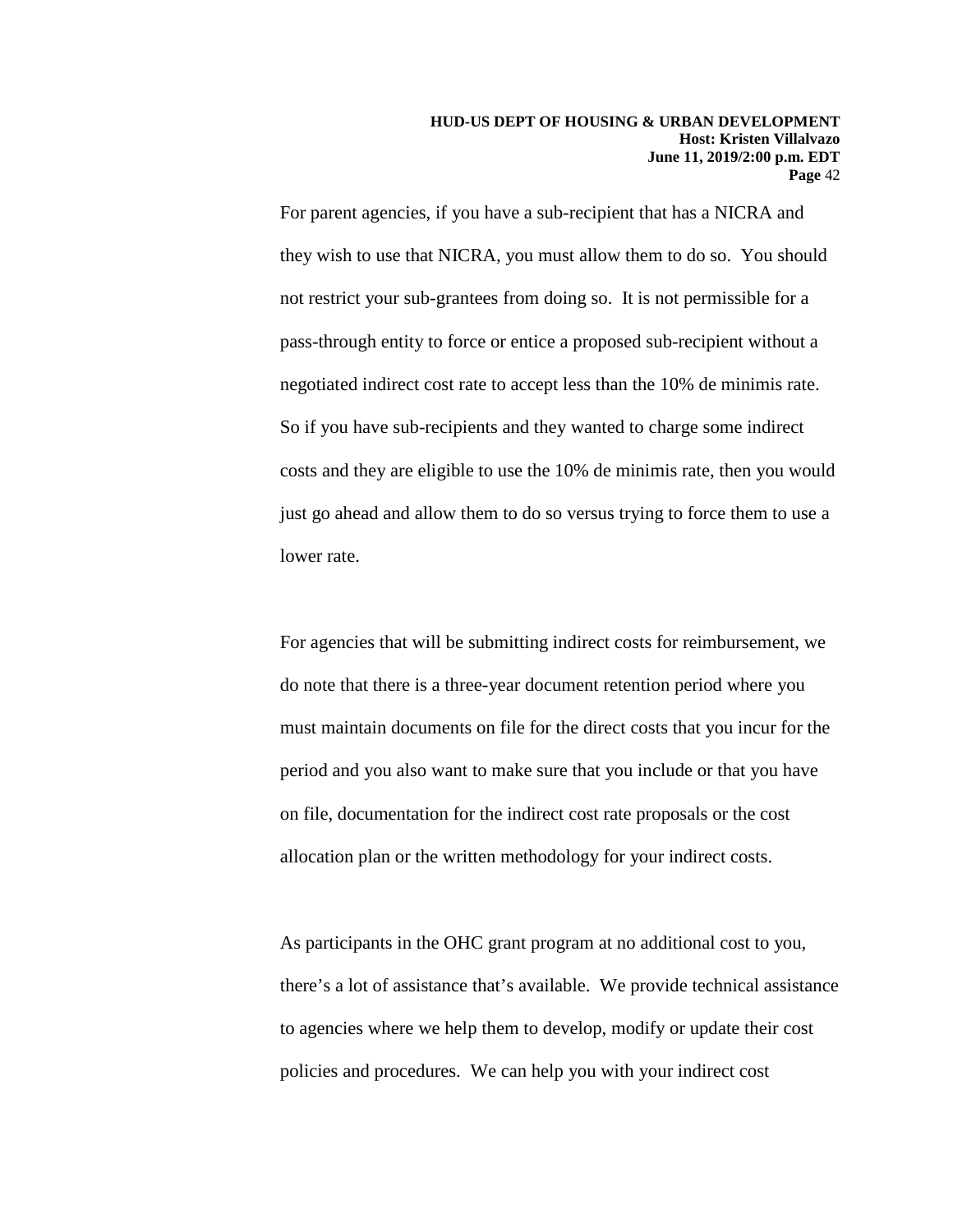application and calculation. We can also review your schedule of indirect cost. We review personal activity reporting and quarterly financial reporting for agencies just to make sure that we give you guidance on the correct way or making sure that you include all of the required elements.

If you have findings from reviews or even your audits, we can help you to address those findings. As financial analysis assistants, we review grant execution packages. We also conduct financial capability assessments to agencies and we do risk assessments as well for entrance into parent agencies network. We also do accounting system reviews. We can help you develop your billing methodologies. Also we can help with indirect cost methodology reviews etc.

We also provide training to agencies where we can review with you on a one-on-one basis or in a group setting an overview for grant requirements. Also submitting a budget and including certain assumptions. Your grant financial reporting, personal activity reporting and timekeeping as well as implementing the 10% de minimis rate for agencies that choose to use that option. And we also do action plans where we conduct readiness assessments, where we look at your agency to see where you are as far as